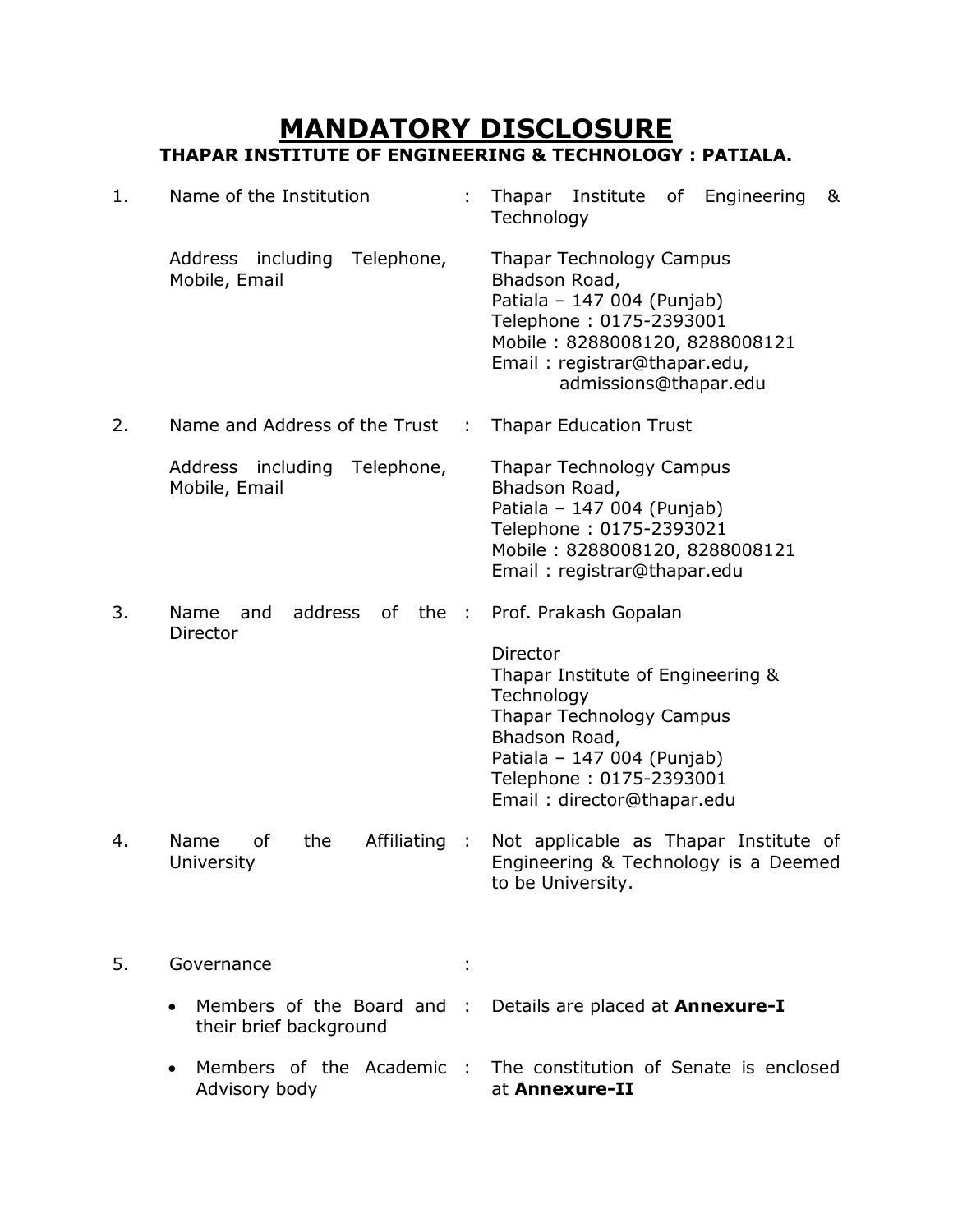• Frequency of the Board : meetings and Academic Advisory Body

: The meetings of the Statutory Bodies are held frequently as per following :

- Board of Governors : 4 times in a year
- Senate  $: 3$  to 4 times in a year
- Organizational chart and : processes

The internal coordination is carried out effectively through the proceedings of various bodies such as Board of Governors, the main executive body of the University, Finance Committee, Staff Affairs Committee through the progress reported by the Director on quarterly basis. Within the Institute, the Director monitors the complete coordination through the proceedings of Planning and Monitoring Board, Senate and Building and Works committee through the meetings held on regular basis. Besides, the coordination is also monitored through the Management Review Committee/IQAC meetings held once a semester. The powers and functions of various bodies are well enunciated in the Rules which help the statutory bodies to exercise effective monitoring of the entire functioning of the Institute. The officers of the University have also been vested with extensive powers and functions as elaborated in the Rules of the Institute to closely monitor the internal coordination.

All the key decisions are taken by the statutory committees as prescribed by the regulatory bodies. The functions of each of these bodies are briefly described below:

#### **Board of Governors**

The Board of Governors is the principal executive body of the Institute, and is responsible for direction and control of the affairs of the University. It exercises the powers of the University not otherwise provided in the Memorandum of Association and Rules & Regulations. It creates, keeps in abeyance or abolishes any post or cadres; lays down the qualifications, experience and emoluments; defines duties and conditions of service of staff; appoints academic, administrative and technical staff; regulates and enforces discipline amongst employees; adopts the Annual Report and Annual Accounts; approves the Budget Estimate and Development Plans; manages & regulates the finances, accounts, investments, property and all other administrative affairs; fixes admission fee, scholarships, prizes, emoluments etc; and oversees all other matters related to the University.

#### **Planning & Monitoring Board**

The Planning & Monitoring Board has been constituted for preparing development plans of the University, monitoring the implementation of approved plans of the University and schemes sanctioned by U.G.C. and other agencies, and for considering all those matters which have been referred to it by the Board of Governors.

#### **Senate**

The Senate is the principal academic body of the University and exercises general supervision over the academic work, promotes research activities, maintains proper standards of examination, frames and revises curricula and syllabi of courses, makes proposals for institution of research, specialized studies, libraries, laboratories etc. and all other academic matters related to the University.

#### **Finance Committee**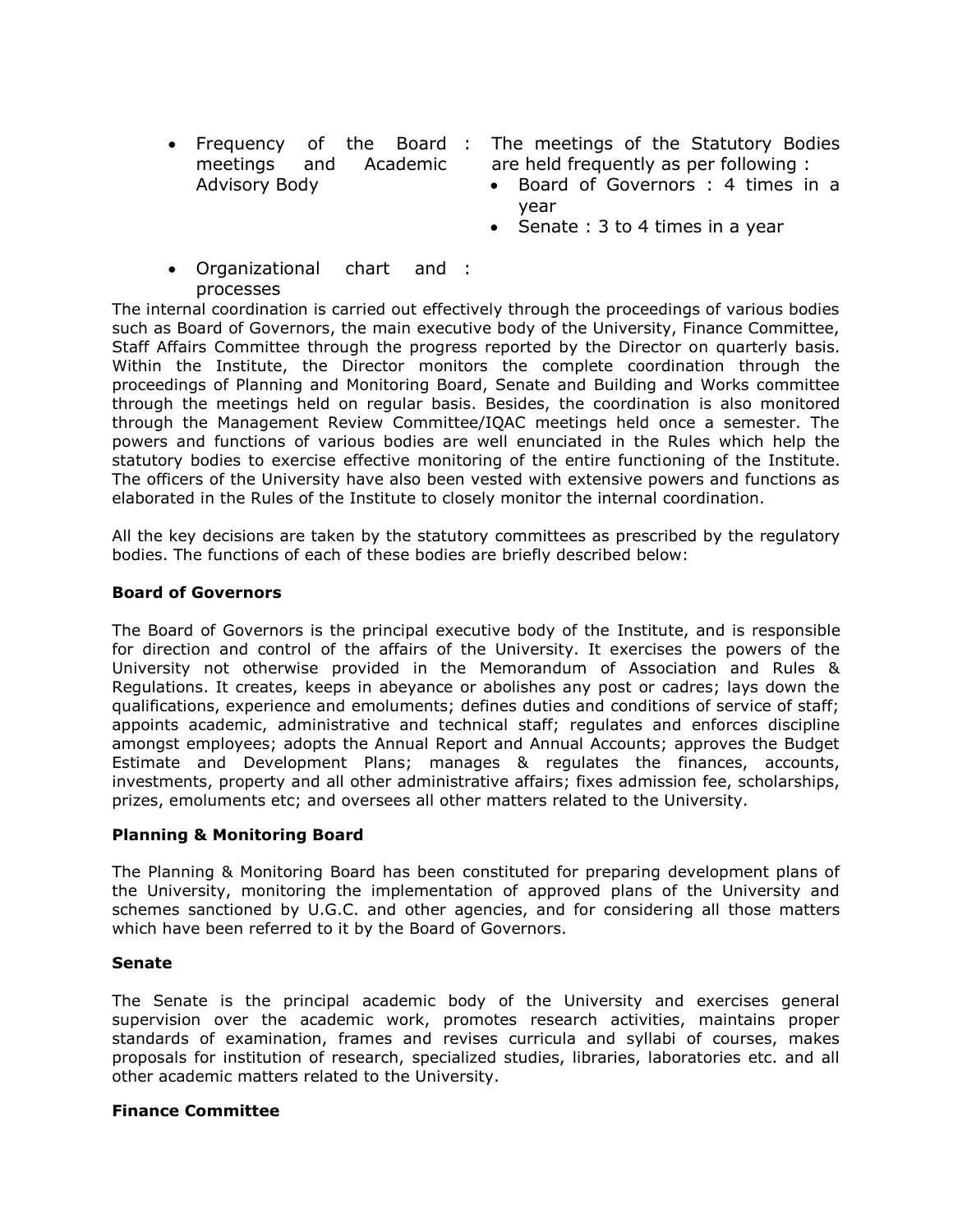The Finance Committee has been constituted for preparing the Budget estimates and Annual Accounts of the University. The Finance Committee has fixed the limits of total recurring and non-recurring expenditures based on the income and resources of the University.

## **Staff Affairs Committee**

The Staff Affairs Committee has been constituted to review the staff structure, suggestions regarding revision of cadre, creation of new posts, minimum qualification and experience of staff including promotion cases, recruitment policies, procedure for recruitment and all other matters related to the staff of the University.

### **Building & Works Committee**

This committee looks after all major construction works under the direction of the Board, and minor works within the grant placed at the disposal of the University. It is responsible for the enlistment of suitable contractors and acceptance of tenders and preparation of estimates of cost of buildings and other works i.e. capital, minor repair or maintenance.

The Organization Chart is as under :

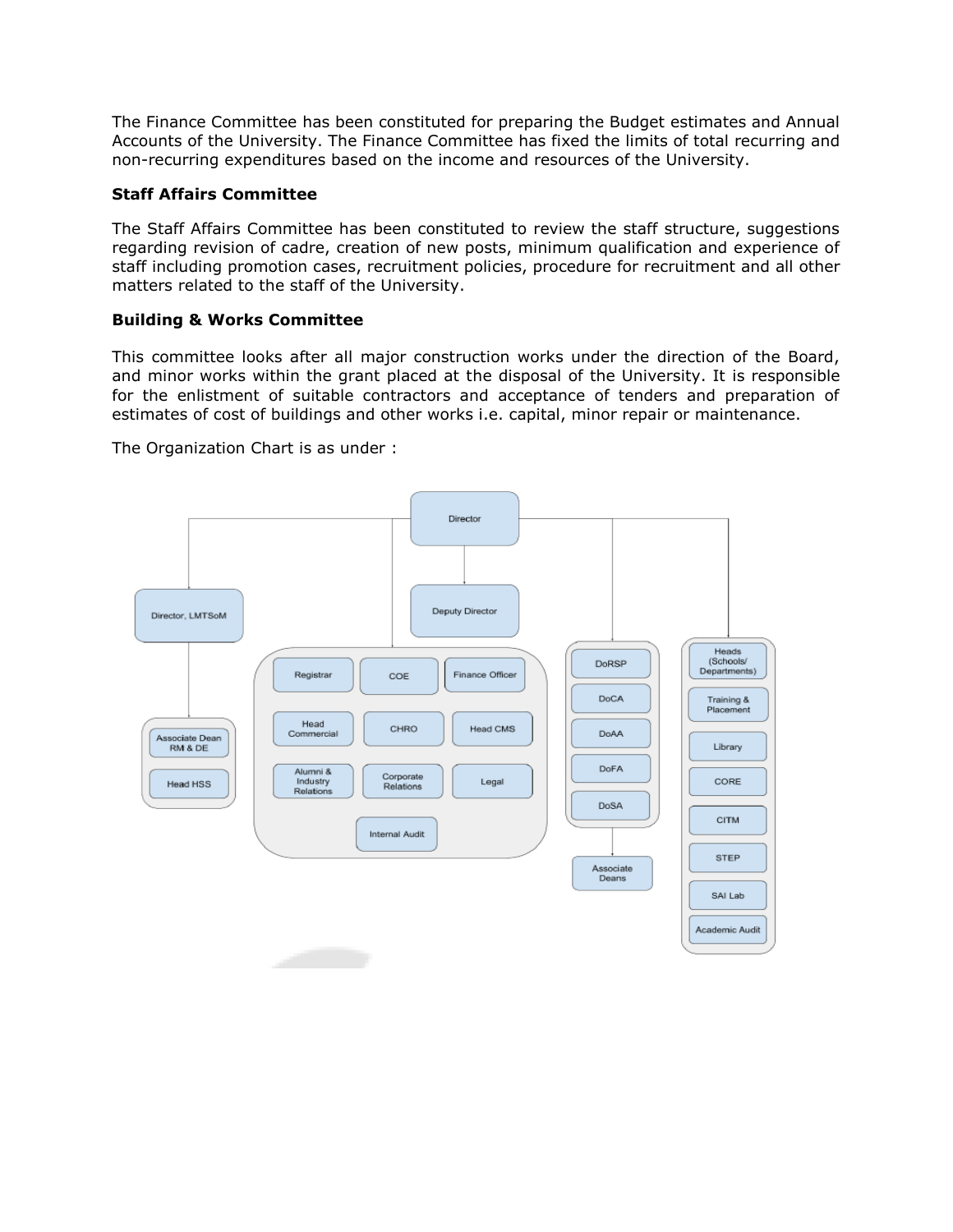- Nature and extent of involvement of faculty and students in academic affairs / improvements
- The Institute has made arrangements to take feedback from the Students, industry and faculty academic and improvement in all aspects as per the following :
	- Feedback from the students at the end of every semester on various aspects of the course taught to them.
	- Feedback collected from the industry during the campus interviews.
	- Feedback from students after they spend six months in industry for their project semester.
	- Feedback from the six months project semester of the students, on the quality of students and their usefulness to the industry.
	- Involvement of faculty in various Statutory Bodies.

The information thus collected is summarized, and analyzed and the results of the analysis are used as a feedback to further improve the system.

• Mechanism / Norms and : procedure for democratic / good governance

The Institute has a hierarchy of leadership to ensure organization's management system development, implementation and continuous improvement. The Institute has established various academic and administrative bodies which are decision making bodies for all the Institute activities. The leadership is provided by the Director who is an eminent academician to guide the Institute ably assisted by Deputy Director, Deans, Registrar and Heads of academic Units. The officials of the Institute interact with stakeholders through interaction with Students, Alumni, Parents, Industry, Employees, Media periodically and takes their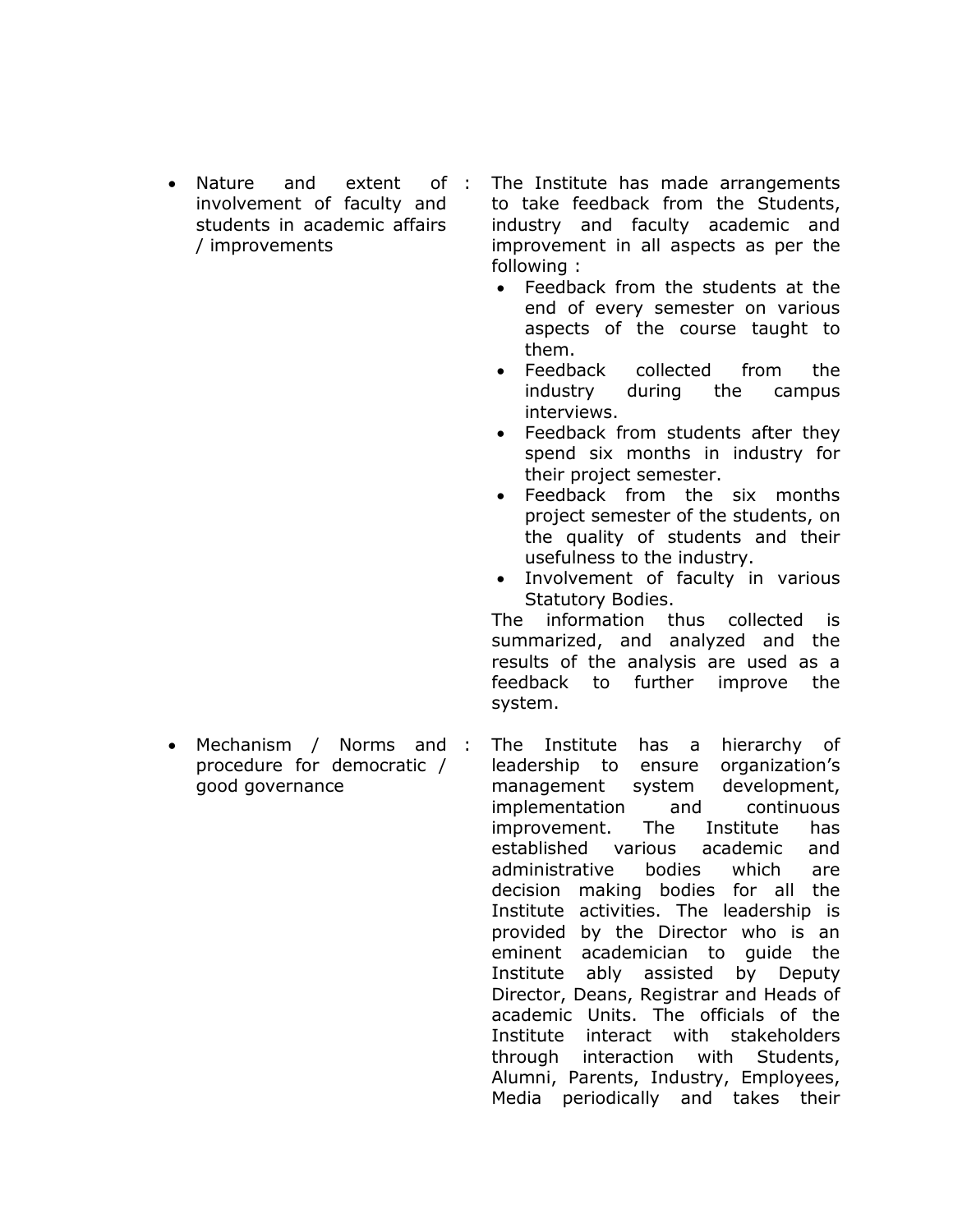feedback. The scope includes the following for all the programmes/services offered by the Institute.

- Student Feedback on : Institutional Governance / Faculty performance Student response survey form is filled by the students for every course twice during each semester. This facility is available to students' online using emode. The aspects related to Governance and faculty is covered in
- Grievance Redressal : Mechanism for faculty, staff and students The Institute has the following committees for the grievance of students and staff of the University :

this form.

FOR STUDENTS

- (i) Students Consultative Committee To obtain the students feedback, TIET has a Students Consultative Committee (SCC) comprising of ex-officio faculty representatives and over 100 student representatives from across the various disciplines. SCC's objective is to assist the administration in preparing and implementing students' welfare plans. SCC meets at least twice a semester.
- (ii) Student Counseling Cell

Student counseling helps the students in solving their specific problems related to academics, personal, psychological etc. so that they are able to achieve academic excellence, develop an integrated personality during their stay on the campus. The Counseling services cover all undergraduate and postgraduate students, with particular emphasis on improving academic performance of academically deficient students. Counselling cell is headed by Chief Student Counselor who is assisted by one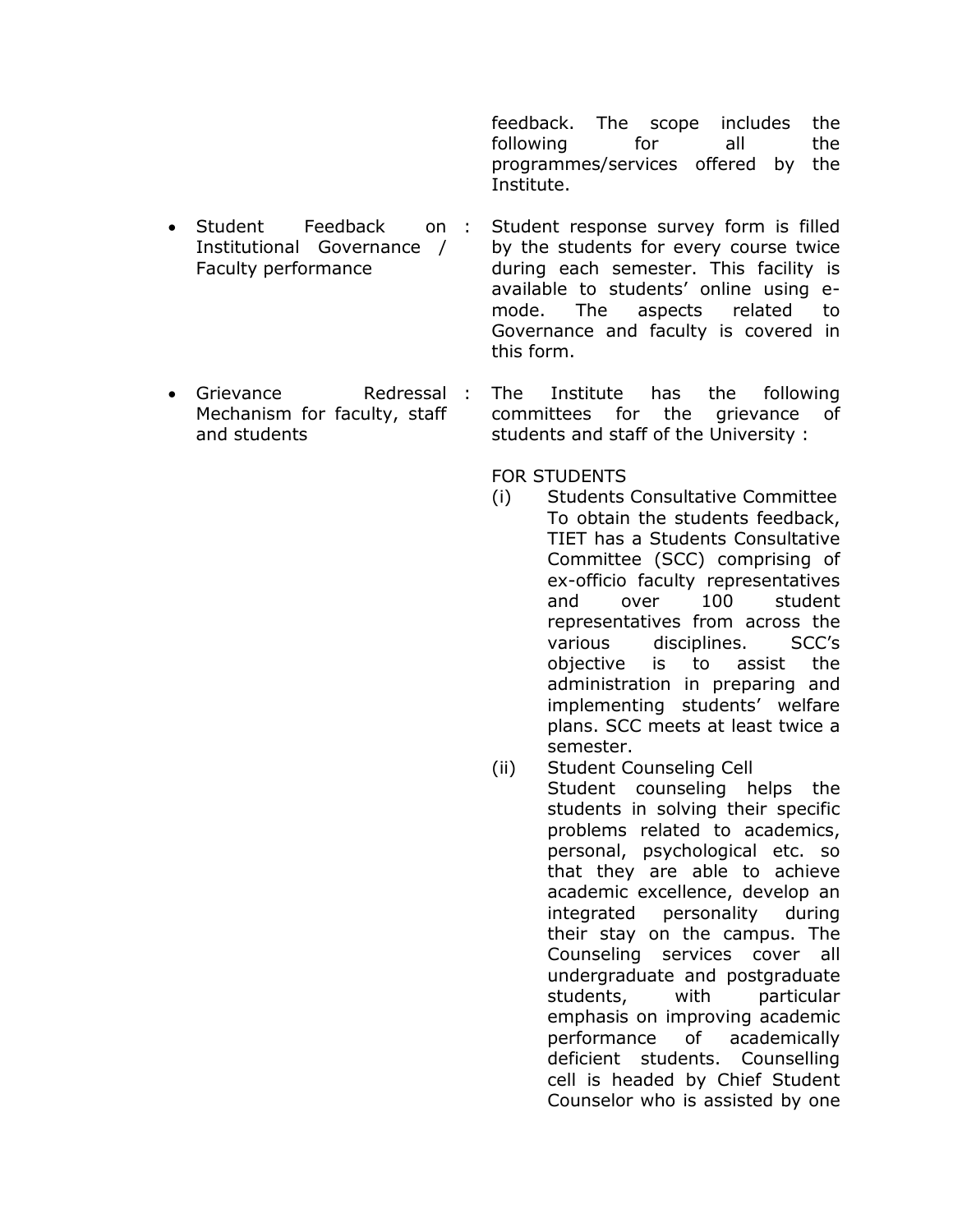student counselor from each department/school. For general counseling, students can approach Chief Student Counsellor or any member of counselling team with their problems. Professional Counselors are also engaged from time to time on need basis.

(iii) OMBUDSMAN has been appointed to redress the grievances of the students.

FOR FACULTY AND STAFF

- (i) Through Staff Affairs Committee Staff Affairs Committee has been constituted by the Board of Governors to review the staff structure, suggestions regarding revision of cadre, creation of new posts, minimum qualification and experience of staff including promotion cases, recruitment policies, procedure for recruitment and all other matters related to the staff of the Institute. There are three faculty representatives are the member of the SAC to directly discuss the "Staff Feelings" with the Chairman, Board of Governors.
- (ii) Policy to prevent Sexual Harassment Thapar Institute of Engineering & Technology University is committed to creating and maintaining a community in which students, teachers and non-teaching staff can work together in an environment free of violence, harassment, exploitation, intimidation and stress. This includes all forms of gender violence, sexual harassment and discrimination on the basis of sex/gender or amongst the same sex members.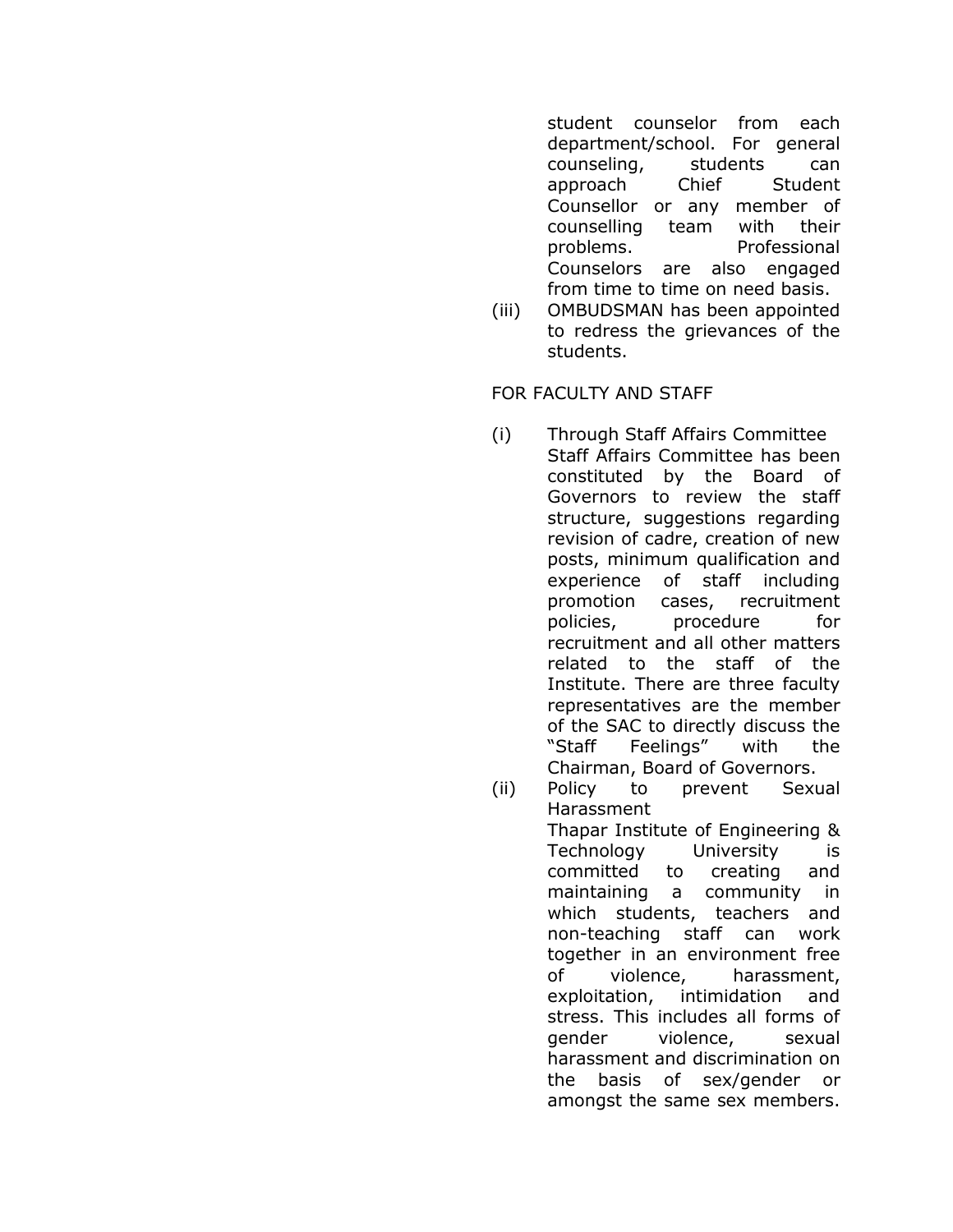Every member of the University should be aware that while the University is committed to the right to freedom of expression and association, it strongly support gender equality and opposes any form of gender discrimination and violence. All the complaints in this regard shall be made to the committee duly constituted by the Thapar Institute of Engineering & Technology University, Patiala.

(iii) Through Grievance Redressal Committee

A Grievance Redressal Committee has been constituted by the Board of Governors to address grievances of the faculty and staff of the Institute. Any employee of the Institute could address his grievance in writing to the Chairman of the Committee.

- Establishment of Anti: Ragging Committee
- Establishment of Online Grievance Redressal Mechanism
- Establishment of Grievance Redressal Committee in the Institution and appointment of OMBUDSMAN by the **University**
- Establishment of Internal : Complaint Committee (ICC)
- Establishment of Committee : for SC / ST
- The constitution of Anti Ragging Committees and Squads are attached at **Annexure-III.**
- : The online Grievance Redressal Mechanism has been established through OMBUDSMAN at email ID : [ombudsman@thapar.edu](mailto:ombudsman@thapar.edu)
	- The present constitution of Students Consultative Committee is placed at **Annexure-IV .** Prof. S.K. Kaushik, Retd. Professor, IIT Roorkee has been appointed as OMBUDSMAN of the Institute to redress the grievances of the students.
- The constitution of Internal Complaint Committee is attached at **Annexure-V.**
- The "Equal Opportunity Centre" for the redressal of the grievances of the marginalized / disadvantaged sections under the Chairmanship of Dean of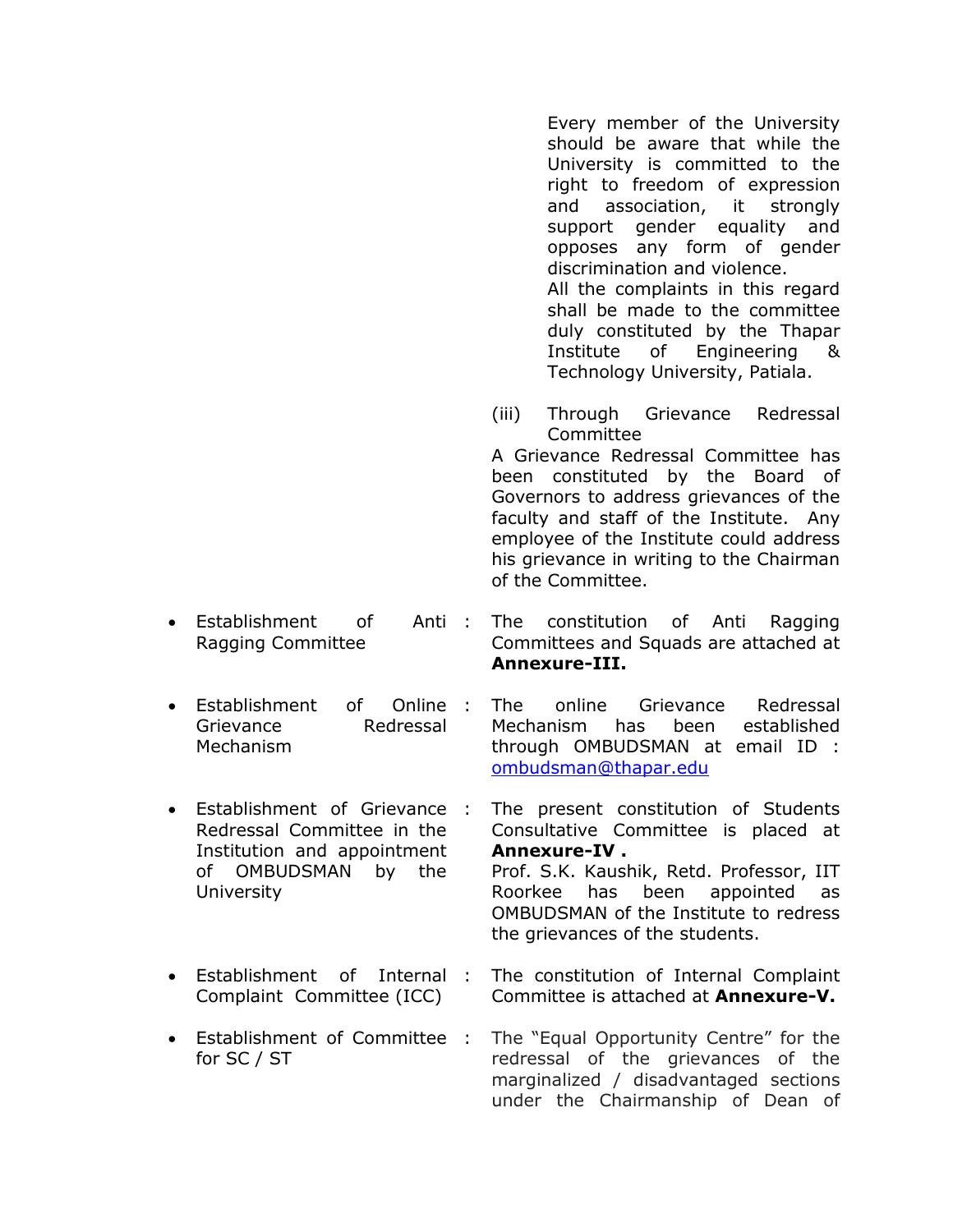# Student Affairs has been constituted.

• Internal Quality Assurance : Cell

: The constitution of IQAC is attached at **Annexure-VI.**

- 6. Programmes :
	- Name of the Programmes : approved by AICTE (2019- 2020)

| S.        | Name of the Course                                | Intake    |
|-----------|---------------------------------------------------|-----------|
| <b>No</b> |                                                   | 2019-2020 |
|           | <b>UNDER GRADUATE</b>                             |           |
| 1.        | Biotechnology                                     | 60        |
| 2.        | Chemical Engineering                              | 60        |
| 3.        | Civil Engineering                                 | 120       |
| 4.        | Computer Engineering                              | 750       |
| 5.        | <b>Electrical Engineering</b>                     | 180       |
| 6.        | Electronics & Communication Engineering           | 210       |
| 7.        | Electronics & Computer Engineering                | 180       |
| 8.        | Electronics Instrumentation & Control Engineering | 100       |
| 9.        | Mechanical Engineering                            | 225       |
| 10.       | Mechanical Engineering (Production)               | 60        |
| 11.       | Mechatronics                                      | 60        |
| 12.       | Computer Science & Engineering                    | 180       |
| 13.       | Computer Science & Business Systems               | 60        |
| 14.       | <b>Biomedical Engineering</b>                     | 60        |
|           |                                                   |           |
|           | <b>POST GRADUATE</b>                              |           |
|           | <b>Masters in Computer Applications</b>           |           |
| 15.       | <b>MCA</b>                                        | 30        |
|           |                                                   |           |
|           | <b>Masters in Engineering</b>                     |           |
| 16.       | CAD/CAM Engineering                               | 30        |
| 17.       | <b>Structural Engineering</b>                     | 30        |
| 18.       | Electronics & Comm. Engineering                   | 30        |
| 19.       | Production Engineering                            | 18        |
| 20.       | Software Engineering                              | 30        |
| 21.       | Electronics Instrumentation & Control Engineering | 18        |
| 22.       | Computer Science & Engineering                    | 60        |
| 23.       | <b>Power Systems</b>                              | 30        |
| 24.       | Thermal Engineering                               | 30        |
| 25.       | Infrastructure Engineering                        | 30        |
|           | <b>Masters in Technology</b>                      |           |
| 26.       | Environmental Science & Tech.                     | 18        |
| 27.       | <b>VLSI</b> Design                                | 30        |
| 28.       | Chemical Engineering                              | 18        |
| 29.       | Biotechnology                                     | 18        |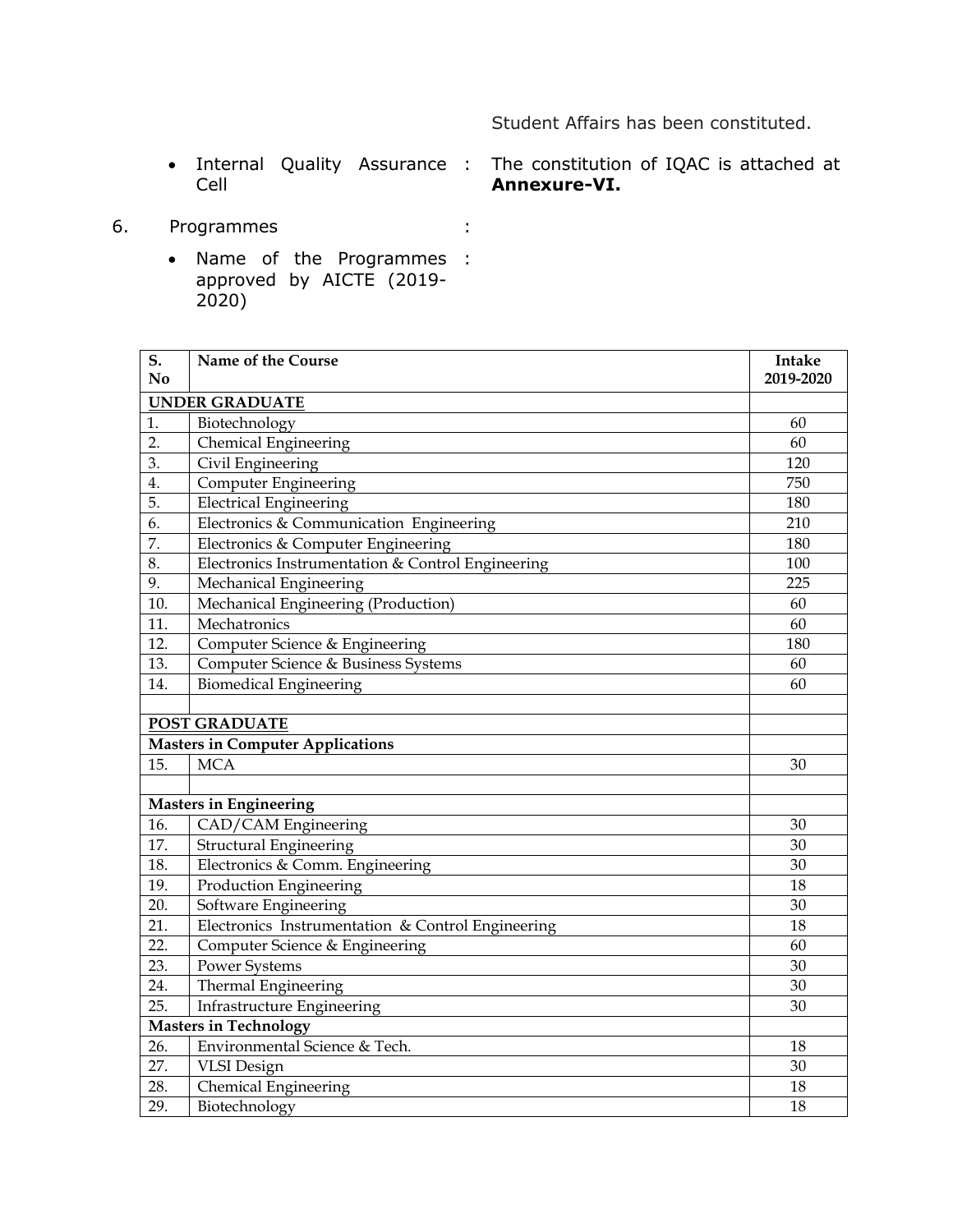| S.    | Name of the Course                                                         | <b>Intake</b> |
|-------|----------------------------------------------------------------------------|---------------|
| No    |                                                                            | 2019-2020     |
|       | M.Sc. Programmes                                                           |               |
| 30.   | M.Sc. Biotechnology                                                        | 40            |
| 31.   | M.Sc. Physics                                                              | 40            |
| 32.   | M.Sc. Chemistry                                                            | 40            |
| 33.   | M.Sc. Mathematics                                                          | 20            |
| 34.   | M.Sc. Mathematics & Computing                                              | 20            |
| 35.   | M.Sc. Bio-Chemistry                                                        | 40            |
| 36.   | M.Sc. Environmental Sciences                                               | 40            |
|       | <b>Master in Arts</b>                                                      |               |
| 37.   | Psychology                                                                 | 20            |
|       | Post Graduate Diploma                                                      |               |
|       |                                                                            |               |
| 38.   | Post Graduate Diploma (Professional) in Clinical and Counseling Psychology | 20            |
| Ph.D. |                                                                            |               |
| 39.   | Ph.D. Programmes (All Engineering & Management Streams)                    |               |

# **L. M. Thapar School of Management (Off Campus Centre), Village Behra, Tehsil Derabassi :**

| No                                        | Name of the Course             | <b>Intake</b><br>2019-2020 |  |  |  |
|-------------------------------------------|--------------------------------|----------------------------|--|--|--|
| <b>MASTERS IN BUSINESS ADMINISTRATION</b> |                                |                            |  |  |  |
| 40.                                       | <b>MBA</b>                     | 200                        |  |  |  |
| <b>UNDER GRADUATE</b>                     |                                |                            |  |  |  |
| 41.                                       | Computer Science & Engineering | 120                        |  |  |  |

- Name of the Programmes : UG Computer Engineering Accredited by NBA
- - UG Electrical Engineering
	- UG Chemical Engineering
	- UG Mechanical Engineering
	- UG Civil Engineering
	- UG Electronics & Communication Engg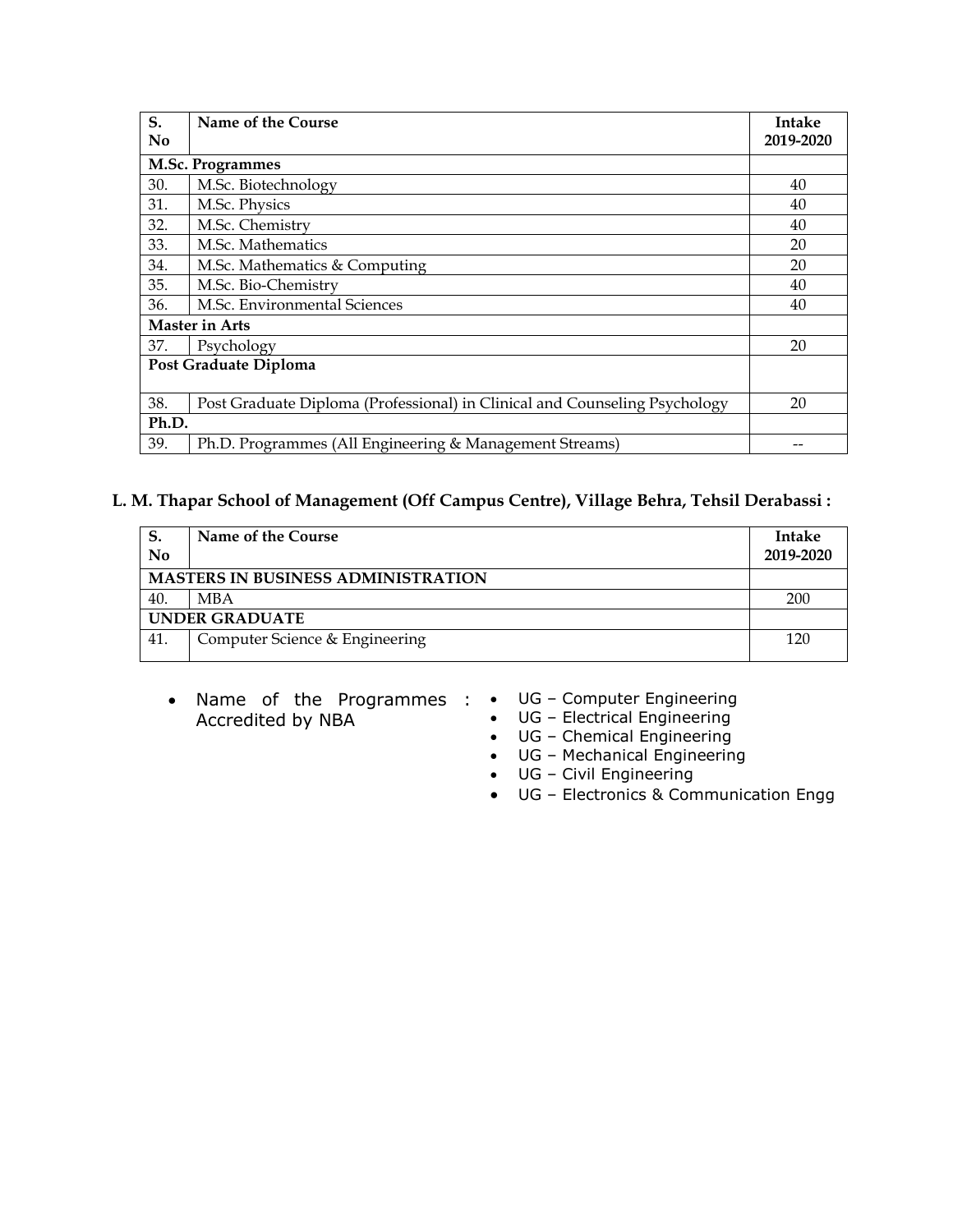- Status of Accreditation of : Courses
	- Total Number of Courses : 6
	- No. of courses for which : 1 applied for accreditation
	- Status of Accreditation : Accredited
- For each programme the following details are to be given

| Name of the Programme                                           | ÷            | Biotechnology - UG |         |      |      |         |  |  |
|-----------------------------------------------------------------|--------------|--------------------|---------|------|------|---------|--|--|
| Number of Seats                                                 | $\mathbf{r}$ | 2016               | 2017    | 2018 |      |         |  |  |
|                                                                 |              | 50                 | 50      | 60   |      |         |  |  |
| Duration                                                        | ÷            | 4 years            |         |      |      |         |  |  |
| Cut Off Marks / Rank of admission                               | ÷            | Year               | Cut Off |      | Rank |         |  |  |
| during last three years                                         |              |                    | Marks   |      |      |         |  |  |
|                                                                 |              | 2016               | 344     |      | 179  |         |  |  |
|                                                                 |              | 2017               | 536     |      | 160  |         |  |  |
|                                                                 |              | 2018               | 481     |      | 118  |         |  |  |
| Fee (Tuition Fee)                                               | ÷            | 82000              |         |      |      |         |  |  |
| <b>Placement Facilities</b>                                     | ÷            | Yes                |         |      |      |         |  |  |
| Campus placement in last three<br>years with minimum<br>salary, |              | Year               | Min     | Max  |      | Average |  |  |
| maximum salary and<br>average                                   |              | 2016               | 2.80    | 9.00 |      | 4.49    |  |  |
| Salary                                                          |              | 2017               | 2.80    | 4.00 |      | 3.40    |  |  |
|                                                                 |              | 2018               |         |      |      |         |  |  |

| Name of the Programme                                              | ÷            | Chemical Engineering - UG |         |       |         |  |
|--------------------------------------------------------------------|--------------|---------------------------|---------|-------|---------|--|
| Number of Seats                                                    | $\mathbf{r}$ | 2016                      | 2017    | 2018  |         |  |
|                                                                    |              | 90                        | 60      | 60    |         |  |
| Duration                                                           | ÷            | 4 years                   |         |       |         |  |
| Cut Off Marks / Rank of admission                                  | ÷            | Year                      | Cut Off | Rank  |         |  |
| during last three years                                            |              |                           | Marks   |       |         |  |
|                                                                    |              | 2016                      | 142     | 72    |         |  |
|                                                                    |              | 2017                      | 104     | 58    |         |  |
|                                                                    |              | 2018                      | 94      | 35    |         |  |
| Fee (Tuition Fee)                                                  | ÷            | 82000                     |         |       |         |  |
| <b>Placement Facilities</b>                                        | ÷            | Yes                       |         |       |         |  |
| Campus placement in last three<br>with minimum<br>salary,<br>years |              | Year                      | Min     | Max   | Average |  |
| maximum salary and<br>average                                      |              | 2016                      | 3.00    | 9.00  | 4.76    |  |
| Salary                                                             |              | 2017                      | 3.00    | 10.00 | 5.14    |  |
|                                                                    |              | 2018                      | 3.00    | 15.00 | 6.99    |  |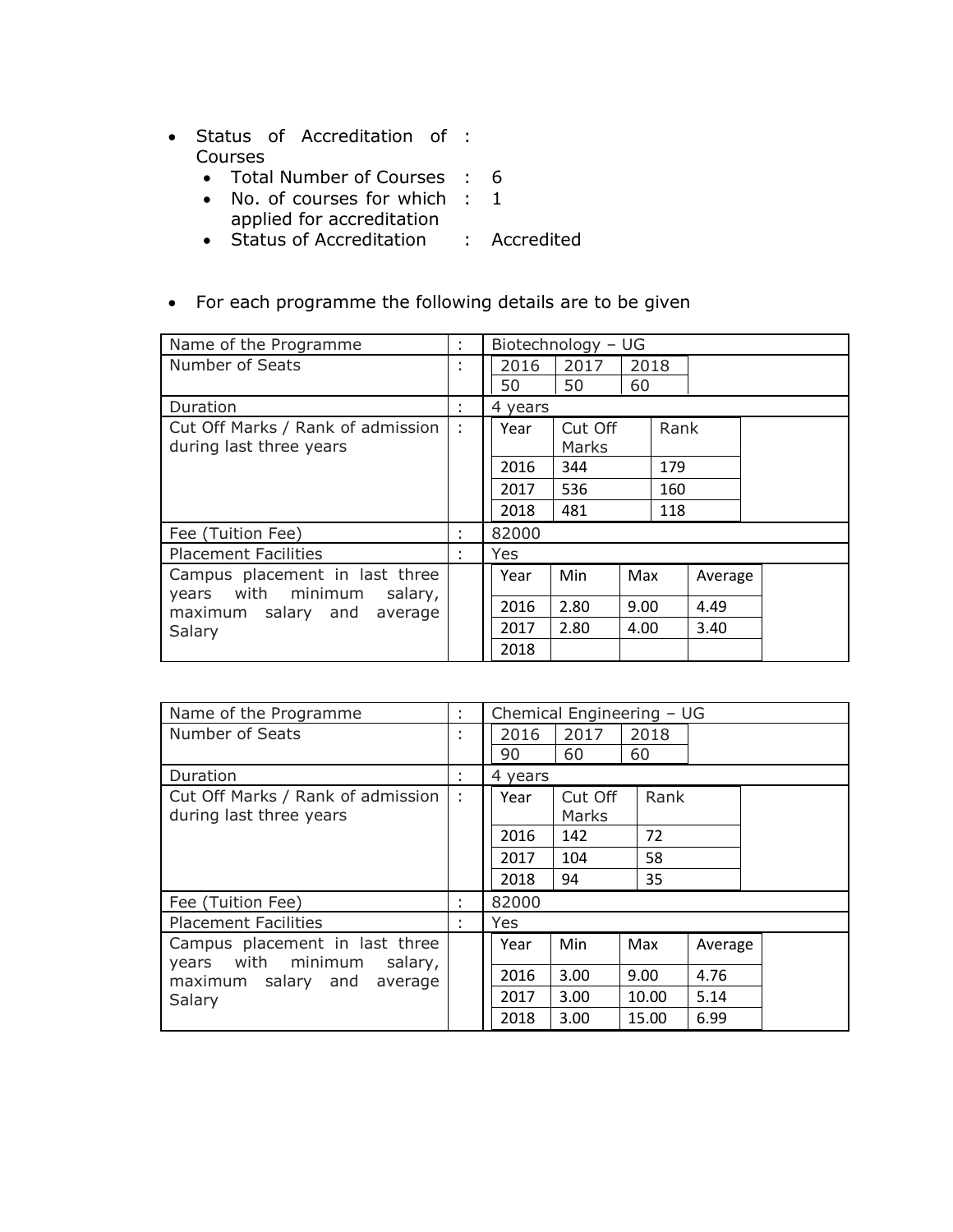| Name of the Programme                                              | ÷      |         | Civil Engineering - UG |       |         |  |  |  |
|--------------------------------------------------------------------|--------|---------|------------------------|-------|---------|--|--|--|
| Number of Seats                                                    | ٠<br>÷ | 2016    | 2017                   | 2018  |         |  |  |  |
|                                                                    |        | 120     | 130                    | 165   |         |  |  |  |
| Duration                                                           | ٠      | 4 years |                        |       |         |  |  |  |
| Cut Off Marks / Rank of admission                                  | ÷      | Year    | Cut Off                | Rank  |         |  |  |  |
| during last three years                                            |        |         | Marks                  |       |         |  |  |  |
|                                                                    |        | 2016    | 148                    | 68    |         |  |  |  |
|                                                                    |        | 2017    | 121                    | 50    |         |  |  |  |
|                                                                    |        | 2018    | 114                    | 37    |         |  |  |  |
| Fee (Tuition Fee)                                                  | ÷      | 82000   |                        |       |         |  |  |  |
| <b>Placement Facilities</b>                                        | ٠      | Yes.    |                        |       |         |  |  |  |
| Campus placement in last three<br>with minimum<br>salary,<br>years |        | Year    | Min                    | Max   | Average |  |  |  |
| maximum salary and<br>average                                      |        | 2016    | 2.28                   | 5.50  | 3.69    |  |  |  |
| Salary                                                             |        | 2017    | 2.20                   | 7.00  | 4.28    |  |  |  |
|                                                                    |        | 2018    | 3.00                   | 10.75 | 5.41    |  |  |  |

| Name of the Programme                                              | ÷.                | Computer Engineering - UG |         |       |         |  |
|--------------------------------------------------------------------|-------------------|---------------------------|---------|-------|---------|--|
| Number of Seats                                                    | ٠<br>$\mathbf{r}$ | 2016                      | 2017    | 2018  |         |  |
|                                                                    |                   | 425                       | 570     | 750   |         |  |
| Duration                                                           | ÷.                | 4 years                   |         |       |         |  |
| Cut Off Marks / Rank of admission                                  | ÷                 | Year                      | Cut Off | Rank  |         |  |
| during last three years                                            |                   |                           | Marks   |       |         |  |
|                                                                    |                   | 2016                      | 226     | 156   |         |  |
|                                                                    |                   | 2017                      | 197     | 126   |         |  |
|                                                                    |                   | 2018                      | 171     | 105   |         |  |
| Fee (Tuition Fee)                                                  | ÷                 | 100200                    |         |       |         |  |
| <b>Placement Facilities</b>                                        | ÷                 | Yes                       |         |       |         |  |
| Campus placement in last three<br>with minimum<br>salary,<br>years |                   | Year                      | Min     | Max   | Average |  |
| maximum salary and<br>average                                      |                   | 2016                      | 3.00    | 38.00 | 8.62    |  |
| Salary                                                             |                   | 2017                      | 3.00    | 29.50 | 8.09    |  |
|                                                                    |                   | 2018                      | 3.25    | 33.00 | 10.04   |  |

| Name of the Programme                                        |   | Electrical Engineering - UG |                  |             |  |  |  |
|--------------------------------------------------------------|---|-----------------------------|------------------|-------------|--|--|--|
| Number of Seats                                              | ٠ | 2016<br>150                 | 2017<br>150      | 2018<br>180 |  |  |  |
|                                                              |   |                             |                  |             |  |  |  |
| Duration                                                     |   | 4 years                     |                  |             |  |  |  |
| Cut Off Marks / Rank of admission<br>during last three years |   | Year                        | Cut Off<br>Marks | Rank        |  |  |  |
|                                                              |   | 2016                        | 148              | 87          |  |  |  |
|                                                              |   | 2017                        | 135              | 49          |  |  |  |
|                                                              |   | 2018                        | 106              | 36          |  |  |  |
| Fee (Tuition Fee)                                            |   | 82000                       |                  |             |  |  |  |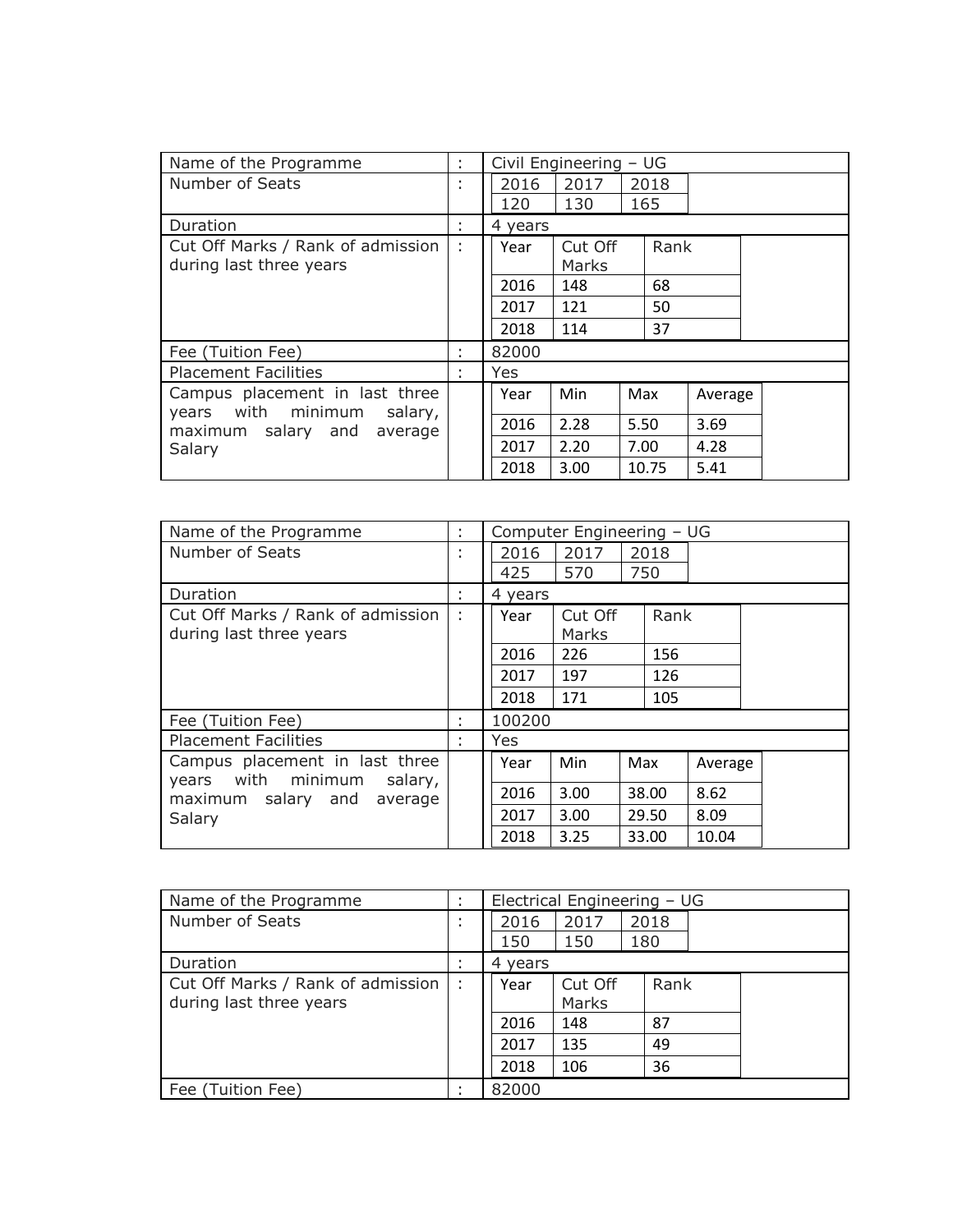| Placement Facilities                                                                                         | Yes  |      |       |         |  |
|--------------------------------------------------------------------------------------------------------------|------|------|-------|---------|--|
| Campus placement in last three<br>with minimum<br>salary, I<br>years<br>maximum salary and average<br>Salary | Year | Min  | Max   | Average |  |
|                                                                                                              | 2016 | 3.00 | 9.00  | 5.21    |  |
|                                                                                                              | 2017 | 3.00 | 7.95  | 4.71    |  |
|                                                                                                              | 2018 | 3.00 | 15.00 | 5.89    |  |

| Name of the Programme                                              | ÷                 | Electronics & Communications Engineering<br>– UG |                  |       |         |  |  |
|--------------------------------------------------------------------|-------------------|--------------------------------------------------|------------------|-------|---------|--|--|
| Number of Seats                                                    | ٠<br>$\mathbf{r}$ | 2016                                             | 2017             | 2018  |         |  |  |
|                                                                    |                   | 165                                              | 165              | 210   |         |  |  |
| Duration                                                           | ÷                 | 4 years                                          |                  |       |         |  |  |
| Cut Off Marks / Rank of admission<br>during last three years       |                   | Year                                             | Cut Off<br>Marks | Rank  |         |  |  |
|                                                                    |                   | 2016                                             | 171              | 122   |         |  |  |
|                                                                    |                   | 2017                                             | 156              | 104   |         |  |  |
|                                                                    |                   | 2018                                             | 126              | 65    |         |  |  |
| Fee (Tuition Fee)                                                  | ٠<br>×.           | 94100                                            |                  |       |         |  |  |
| <b>Placement Facilities</b>                                        | ٠<br>×.           | Yes                                              |                  |       |         |  |  |
| Campus placement in last three<br>with minimum<br>salary,<br>years |                   | Year                                             | Min              | Max   | Average |  |  |
| maximum salary and<br>average                                      |                   | 2016                                             | 3.00             | 15.20 | 6.34    |  |  |
| Salary                                                             |                   | 2017                                             | 3.00             | 16.80 | 5.56    |  |  |
|                                                                    |                   | 2018                                             | 3.25             | 20.35 | 8.03    |  |  |

| Name of the Programme             | ÷                 | Electronics & Computer Engineering - UG |         |      |  |  |  |
|-----------------------------------|-------------------|-----------------------------------------|---------|------|--|--|--|
| Number of Seats                   | ÷                 | 2016                                    | 2017    | 2018 |  |  |  |
|                                   |                   | 120                                     | 180     | 180  |  |  |  |
| Duration                          | ÷                 | 4 years                                 |         |      |  |  |  |
| Cut Off Marks / Rank of admission | ÷                 | Year                                    | Cut Off | Rank |  |  |  |
| during last three years           |                   |                                         | Marks   |      |  |  |  |
|                                   |                   | 2016                                    | 166     | 137  |  |  |  |
|                                   |                   | 2017                                    | 135     | 49   |  |  |  |
|                                   |                   | 2018                                    | 124     | 77   |  |  |  |
| Fee (Tuition Fee)                 | ٠<br>$\mathbf{r}$ | 94100                                   |         |      |  |  |  |
| <b>Placement Facilities</b>       | ÷                 | Yes                                     |         |      |  |  |  |
| Campus placement in last three    |                   |                                         |         |      |  |  |  |
| with minimum<br>salary,<br>years  |                   |                                         |         |      |  |  |  |
| maximum salary and<br>average     |                   |                                         |         |      |  |  |  |
| Salary                            |                   |                                         |         |      |  |  |  |

| Name of the Programme | Engineering $-$ UG |      | Electronics Instrumentation | 84. | Control |
|-----------------------|--------------------|------|-----------------------------|-----|---------|
| Number of Seats       | 2016               | 2017 | 2018                        |     |         |
|                       | 100                | 100  | 100                         |     |         |
| Duration              | vears<br>4         |      |                             |     |         |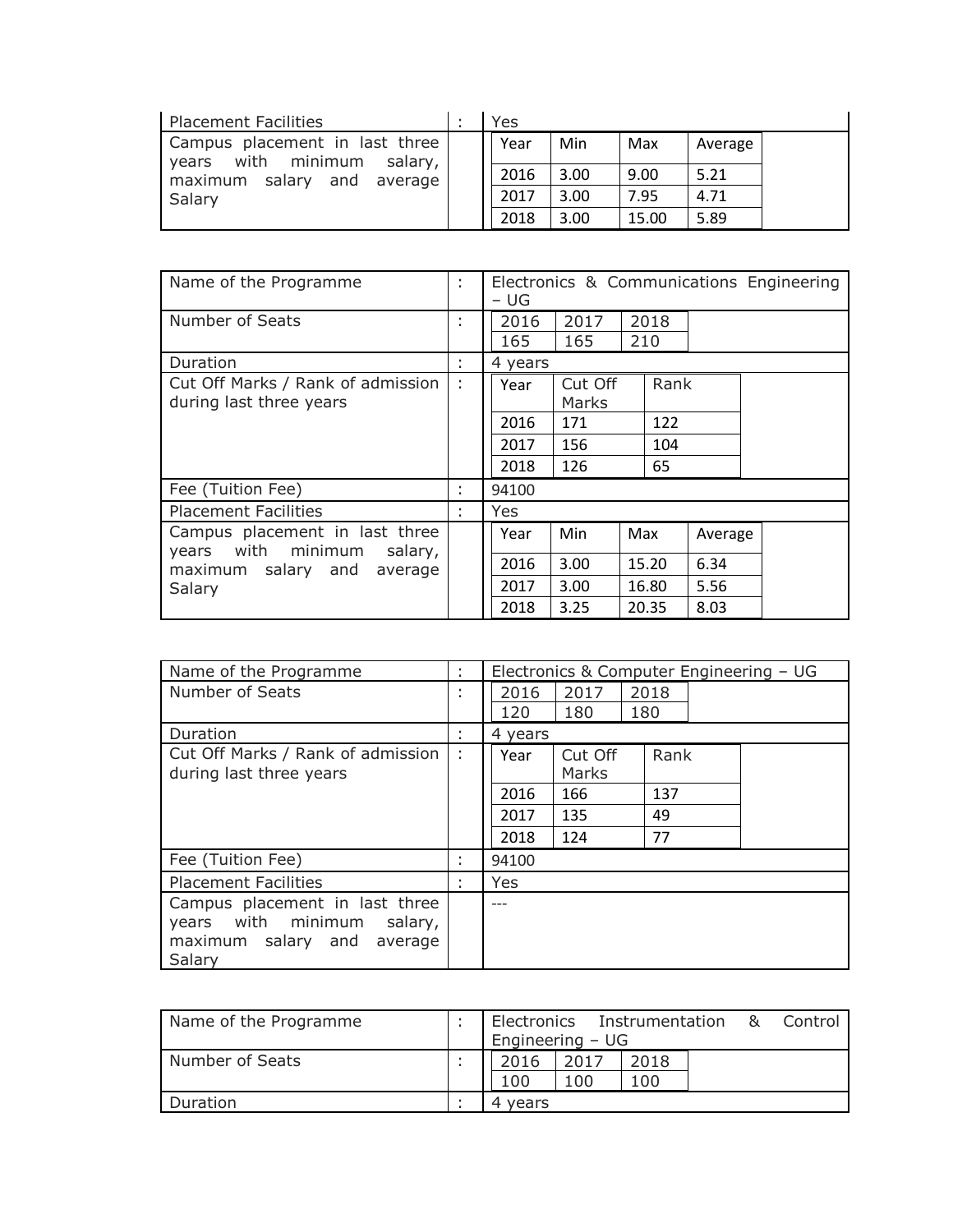| Cut Off Marks / Rank of admission   :<br>during last three years   |        | Year  | Cut Off<br>Marks | Rank  |         |  |
|--------------------------------------------------------------------|--------|-------|------------------|-------|---------|--|
|                                                                    |        | 2016  | 129              | 59    |         |  |
|                                                                    |        | 2017  | 99               | 51    |         |  |
|                                                                    |        | 2018  | 106              | 38    |         |  |
| Fee (Tuition Fee)                                                  | ٠      | 82000 |                  |       |         |  |
| <b>Placement Facilities</b>                                        | ٠<br>٠ | Yes   |                  |       |         |  |
| Campus placement in last three<br>with minimum<br>salary,<br>years |        | Year  | Min              | Max   | Average |  |
| maximum salary and<br>average                                      |        | 2016  | 3.00             | 10.31 | 5.60    |  |
| Salary                                                             |        | 2017  | 3.00             | 22.00 | 6.09    |  |
|                                                                    |        | 2018  | 3.00             | 12.04 | 5.98    |  |

| Name of the Programme                                     | ÷.                |            | Mechanical Engineering - UG |       |         |  |  |
|-----------------------------------------------------------|-------------------|------------|-----------------------------|-------|---------|--|--|
| Number of Seats                                           | ٠<br>$\mathbf{r}$ | 2016       | 2017                        | 2018  |         |  |  |
|                                                           |                   | 150        | 160                         | 225   |         |  |  |
| Duration                                                  | ÷                 | 4 years    |                             |       |         |  |  |
| Cut Off Marks / Rank of admission                         | ÷                 | Year       | Cut Off                     | Rank  |         |  |  |
| during last three years                                   |                   |            | Marks                       |       |         |  |  |
|                                                           |                   | 2016       | 169                         | 130   |         |  |  |
|                                                           |                   | 2017       | 176                         | 97    |         |  |  |
|                                                           |                   | 2018       | 135                         | 37    |         |  |  |
| Fee (Tuition Fee)                                         | ÷                 | 100200     |                             |       |         |  |  |
| <b>Placement Facilities</b>                               | ٠                 | <b>Yes</b> |                             |       |         |  |  |
| Campus placement in last three<br>with minimum<br>salary, |                   | Year       | Min                         | Max   | Average |  |  |
| years<br>maximum salary and<br>average                    |                   | 2016       | 3.00                        | 9.00  | 5.38    |  |  |
| Salary                                                    |                   | 2017       | 2.50                        | 10.00 | 5.32    |  |  |
|                                                           |                   | 2018       | 3.00                        | 15.00 | 5.82    |  |  |

| Name of the Programme                             | ÷.                | Mechanical Engineering (Production) - UG |         |      |         |  |
|---------------------------------------------------|-------------------|------------------------------------------|---------|------|---------|--|
| Number of Seats                                   | ٠<br>$\mathbf{r}$ | 2016                                     | 2017    | 2018 |         |  |
|                                                   |                   | 60                                       | 30      | 60   |         |  |
| Duration                                          | ÷.                | 4 years                                  |         |      |         |  |
| Cut Off Marks / Rank of admission                 | ÷                 | Year                                     | Cut Off | Rank |         |  |
| during last three years                           |                   |                                          | Marks   |      |         |  |
|                                                   |                   | 2016                                     | 129     | 57   |         |  |
|                                                   |                   | 2017                                     | 97      | 48   |         |  |
|                                                   |                   | 2018                                     |         |      |         |  |
| Fee (Tuition Fee)                                 | ٠<br>٠            | 82000                                    |         |      |         |  |
| <b>Placement Facilities</b>                       | ٠                 | <b>Yes</b>                               |         |      |         |  |
| Campus placement in last three<br>with minimum    |                   | Year                                     | Min     | Max  | Average |  |
| salary,<br>years<br>maximum salary and<br>average |                   | 2016                                     |         |      |         |  |
| Salary                                            |                   | 2017                                     |         |      |         |  |
|                                                   |                   | 2018                                     |         |      |         |  |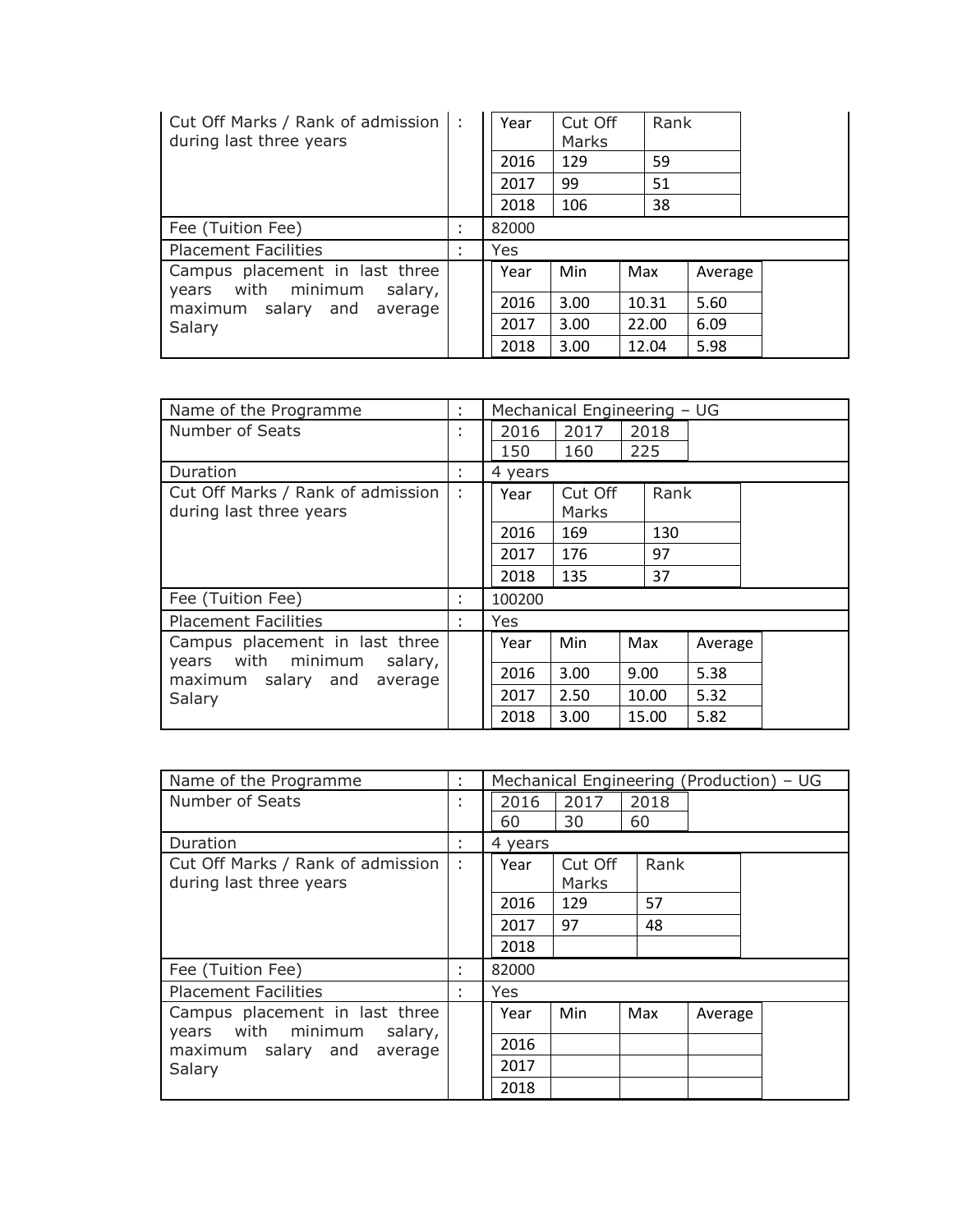| Name of the Programme                                              | ÷      | Mechatronics - UG |         |      |         |  |  |
|--------------------------------------------------------------------|--------|-------------------|---------|------|---------|--|--|
| Number of Seats                                                    | ٠<br>٠ | 2016              | 2017    | 2018 |         |  |  |
|                                                                    |        | 30                | 30      | 0    |         |  |  |
| Duration                                                           | ÷      | 4 years           |         |      |         |  |  |
| Cut Off Marks / Rank of admission                                  | ÷      | Year              | Cut Off | Rank |         |  |  |
| during last three years                                            |        |                   | Marks   |      |         |  |  |
|                                                                    |        | 2016              | 143     | 85   |         |  |  |
|                                                                    |        | 2017              | 107     | 70   |         |  |  |
|                                                                    |        | 2018              |         |      |         |  |  |
| Fee (Tuition Fee)                                                  | t      | 82000             |         |      |         |  |  |
| <b>Placement Facilities</b>                                        | ٠      | Yes               |         |      |         |  |  |
| Campus placement in last three<br>with minimum<br>salary,<br>years |        | Year              | Min     | Max  | Average |  |  |
| maximum salary and<br>average                                      |        | 2016              | 3.28    | 7.18 | 5.07    |  |  |
| Salary                                                             |        | 2017              | 3.00    | 6.50 | 4.77    |  |  |
|                                                                    |        | 2018              | 3.00    | 8.50 | 5.35    |  |  |

| Name of the Programme                                                                                      | ٠<br>$\mathbf{r}$ | (Off<br>Computer Science &<br>Engineering<br>Campus Centre) - UG |  |  |  |  |  |  |
|------------------------------------------------------------------------------------------------------------|-------------------|------------------------------------------------------------------|--|--|--|--|--|--|
| Number of Seats                                                                                            | ٠<br>$\mathbf{r}$ | 2016<br>2017<br>2018                                             |  |  |  |  |  |  |
| Duration                                                                                                   |                   | 4 years                                                          |  |  |  |  |  |  |
| Cut Off Marks / Rank of admission<br>during last three years                                               | ÷                 |                                                                  |  |  |  |  |  |  |
| Fee (Tuition Fee)                                                                                          | ٠<br>$\mathbf{r}$ | 100200                                                           |  |  |  |  |  |  |
| <b>Placement Facilities</b>                                                                                | ÷                 | Yes                                                              |  |  |  |  |  |  |
| Campus placement in last three<br>with minimum<br>salary,<br>years<br>maximum salary and average<br>Salary |                   | $-$                                                              |  |  |  |  |  |  |

| Name of the Programme                                              | CAD/CAM Engineering - PG |      |      |         |  |
|--------------------------------------------------------------------|--------------------------|------|------|---------|--|
| Number of Seats                                                    | 2016                     | 2017 | 2018 |         |  |
|                                                                    | 30                       | 30   | 30   |         |  |
| Duration                                                           | 2 years                  |      |      |         |  |
| Cut Off Marks / Rank of admission                                  |                          |      |      |         |  |
| during last three years                                            |                          |      |      |         |  |
| Fee- (Tuition Fee) : 2018                                          | 44550                    |      |      |         |  |
| <b>Placement Facilities</b>                                        | Yes                      |      |      |         |  |
| Campus placement in last three<br>with minimum<br>salary,<br>vears | Year                     | Min  | Max  | Average |  |
| maximum salary and<br>average                                      | 2016                     | 3.50 | 5.40 | 4.25    |  |
| Salary                                                             | 2017                     | 3.00 | 4.80 | 3.98    |  |
|                                                                    | 2018                     | 3.50 | 3.50 | 3.50    |  |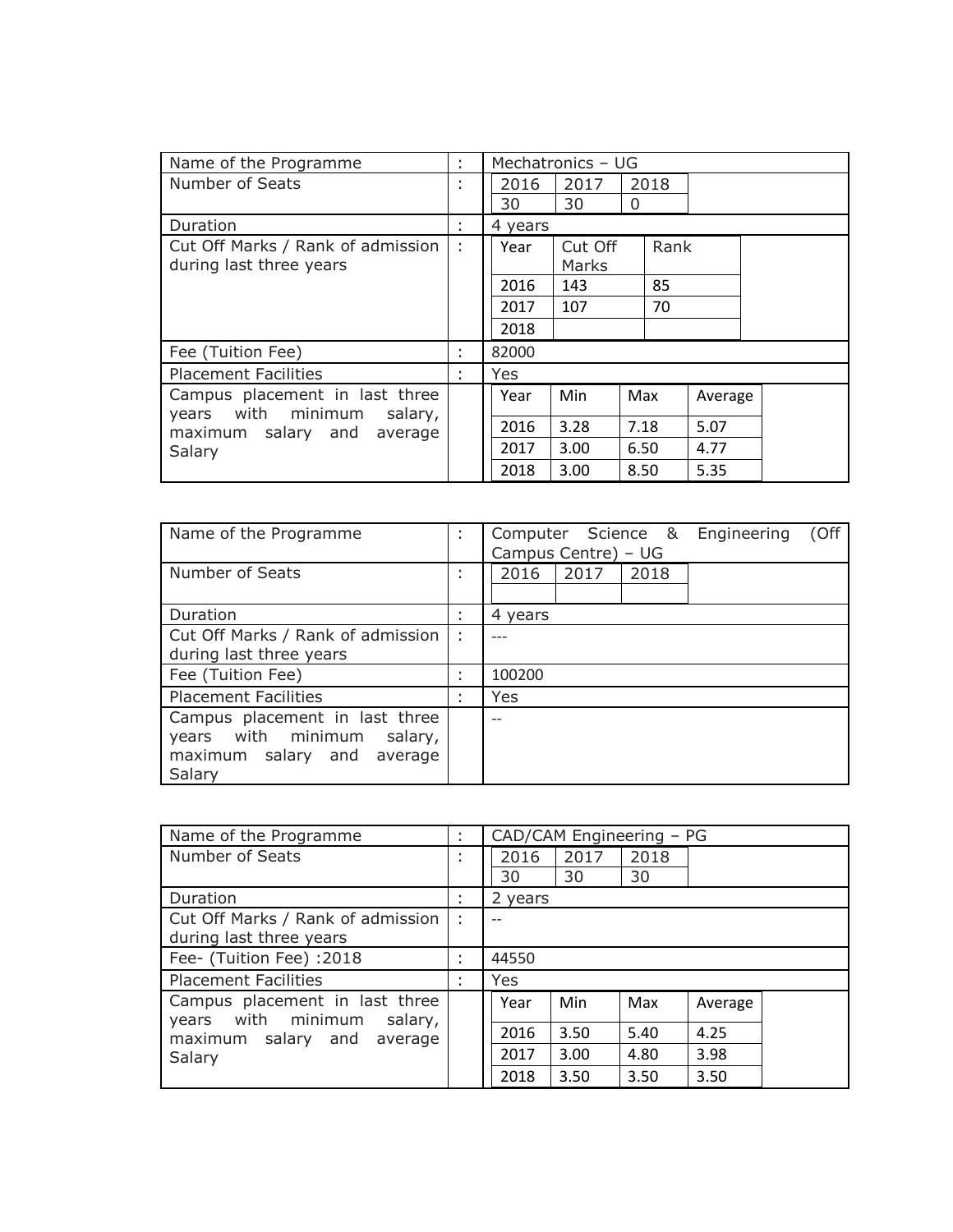| Name of the Programme                                           | ÷                 |         | Structural Engineering - PG |      |         |  |  |
|-----------------------------------------------------------------|-------------------|---------|-----------------------------|------|---------|--|--|
| Number of Seats                                                 | ٠<br>$\mathbf{r}$ | 2016    | 2017                        | 2018 |         |  |  |
|                                                                 |                   | 30      | 30                          | 30   |         |  |  |
| Duration                                                        | ٠<br>$\mathbf{r}$ | 2 years |                             |      |         |  |  |
| Cut Off Marks / Rank of admission                               | ÷                 |         |                             |      |         |  |  |
| during last three years                                         |                   |         |                             |      |         |  |  |
| Fee- (Tuition Fee) :2018                                        | ٠<br>٠            | 42200   |                             |      |         |  |  |
| <b>Placement Facilities</b>                                     | ÷                 | Yes     |                             |      |         |  |  |
| Campus placement in last three<br>years with minimum<br>salary, |                   | Year    | Min                         | Max  | Average |  |  |
| maximum salary and<br>average                                   |                   | 2016    | 3.60                        | 5.61 | 4.77    |  |  |
| Salary                                                          |                   | 2017    | 3.00                        | 5.50 | 4.68    |  |  |
|                                                                 |                   | 2018    | 4.80                        | 9.00 | 4.90    |  |  |

| Name of the Programme                                           | ٠<br>$\mathbf{r}$ | Electronics & Communication Engineering -<br>PG |            |            |         |  |
|-----------------------------------------------------------------|-------------------|-------------------------------------------------|------------|------------|---------|--|
| Number of Seats                                                 | ٠<br>$\mathbf{r}$ | 2016<br>30                                      | 2017<br>30 | 2018<br>30 |         |  |
| Duration                                                        | ÷                 | 2 years                                         |            |            |         |  |
| Cut Off Marks / Rank of admission<br>during last three years    | ÷                 |                                                 |            |            |         |  |
| Fee- (Tuition Fee) :2018                                        | ٠<br>$\mathbf{r}$ | 44550                                           |            |            |         |  |
| <b>Placement Facilities</b>                                     | ÷                 | Yes                                             |            |            |         |  |
| Campus placement in last three<br>years with minimum<br>salary, |                   | Year                                            | Min        | Max        | Average |  |
| maximum salary and<br>average                                   |                   | 2016                                            | 3.50       | 6.00       | 4.55    |  |
| Salary                                                          |                   | 2017                                            | 2.40       | 6.00       | 4.03    |  |
|                                                                 |                   | 2018                                            | 4.20       | 5.20       | 4.70    |  |

| Name of the Programme                                           | t                 |         | Production Engineering - PG |      |         |  |  |
|-----------------------------------------------------------------|-------------------|---------|-----------------------------|------|---------|--|--|
| Number of Seats                                                 | $\mathbf{r}$      | 2016    | 2017                        | 2018 |         |  |  |
|                                                                 |                   | 30      | 30                          | 18   |         |  |  |
| Duration                                                        | $\mathbf{r}$      | 2 years |                             |      |         |  |  |
| Cut Off Marks / Rank of admission                               | ÷                 |         |                             |      |         |  |  |
| during last three years                                         |                   |         |                             |      |         |  |  |
| Fee- (Tuition Fee) :2018                                        | ٠<br>$\mathbf{r}$ | 44550   |                             |      |         |  |  |
| <b>Placement Facilities</b>                                     | ٠<br>$\mathbf{r}$ | Yes     |                             |      |         |  |  |
| Campus placement in last three<br>years with minimum<br>salary, |                   | Year    | Min                         | Max  | Average |  |  |
| maximum salary and<br>average                                   |                   | 2016    | 3.50                        | 5.40 | 4.09    |  |  |
| Salary                                                          |                   | 2017    | 3.00                        | 7.00 | 4.43    |  |  |
|                                                                 |                   | 2018    |                             |      |         |  |  |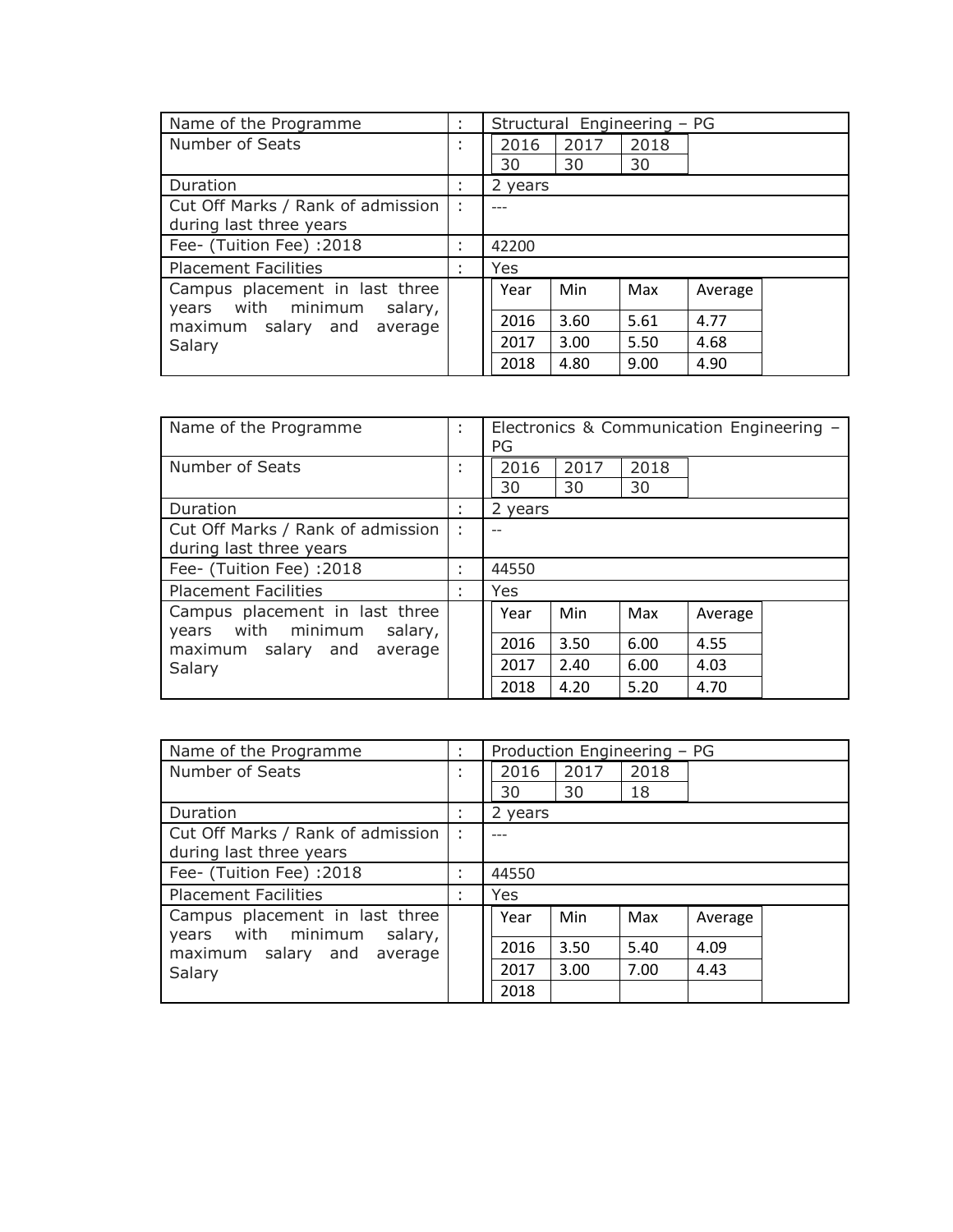| Name of the Programme                                           | ٠<br>$\mathbf{r}$ |         | Software Engineering - PG |      |         |  |
|-----------------------------------------------------------------|-------------------|---------|---------------------------|------|---------|--|
| Number of Seats                                                 | $\mathbf{r}$      | 2016    | 2017                      | 2018 |         |  |
|                                                                 |                   | 30      | 30                        |      |         |  |
| Duration                                                        | $\mathbf{r}$      | 2 years |                           |      |         |  |
| Cut Off Marks / Rank of admission                               | ÷                 |         |                           |      |         |  |
| during last three years                                         |                   |         |                           |      |         |  |
| Fee- (Tuition Fee) :2018                                        | ٠<br>×            | 44550   |                           |      |         |  |
| <b>Placement Facilities</b>                                     | ٠                 | Yes     |                           |      |         |  |
| Campus placement in last three<br>years with minimum<br>salary, |                   | Year    | Min                       | Max  | Average |  |
| maximum salary and<br>average                                   |                   | 2016    | 3.00                      | 8.00 | 4.74    |  |
| Salary                                                          |                   | 2017    | 2.50                      | 7.20 | 4.61    |  |
|                                                                 |                   | 2018    | 3.50                      | 9.50 | 5.65    |  |

| Name of the Programme                                                                                         | ٠<br>$\mathbf{r}$ | Electronics Instrumentation &<br>Control<br>Engineering $-$ PG |            |            |         |  |  |
|---------------------------------------------------------------------------------------------------------------|-------------------|----------------------------------------------------------------|------------|------------|---------|--|--|
| Number of Seats                                                                                               | ٠<br>$\mathbf{r}$ | 2016<br>30                                                     | 2017<br>30 | 2018<br>30 |         |  |  |
| Duration                                                                                                      | ٠<br>$\mathbf{r}$ | 2 years                                                        |            |            |         |  |  |
| Cut Off Marks / Rank of admission<br>during last three years                                                  | ÷                 |                                                                |            |            |         |  |  |
| Fee- (Tuition Fee) :2018                                                                                      | ٠<br>$\mathbf{r}$ | 44550                                                          |            |            |         |  |  |
| <b>Placement Facilities</b>                                                                                   | ٠<br>٠            | Yes                                                            |            |            |         |  |  |
| Campus placement in last three<br>with minimum<br>salary,<br>years<br>maximum salary and<br>average<br>Salary |                   | Year                                                           | Min        | Max        | Average |  |  |
|                                                                                                               |                   | 2016                                                           | 3.00       | 6.00       | 4.14    |  |  |
|                                                                                                               |                   | 2017                                                           | 2.40       | 4.50       | 3.63    |  |  |
|                                                                                                               |                   | 2018                                                           |            |            |         |  |  |

| Name of the Programme                                           | ÷                 | Computer Science & Engineering - PG |      |       |         |  |
|-----------------------------------------------------------------|-------------------|-------------------------------------|------|-------|---------|--|
| Number of Seats                                                 | ٠<br>$\mathbf{r}$ | 2016                                | 2017 | 2018  |         |  |
|                                                                 |                   | 30                                  | 60   | 60    |         |  |
| Duration                                                        | ٠<br>$\mathbf{r}$ | 2 years                             |      |       |         |  |
| Cut Off Marks / Rank of admission                               | ÷                 |                                     |      |       |         |  |
| during last three years                                         |                   |                                     |      |       |         |  |
| Fee- (Tuition Fee) :2018                                        | ٠<br>٠            | 44550                               |      |       |         |  |
| <b>Placement Facilities</b>                                     | ٠<br>$\mathbf{r}$ | Yes                                 |      |       |         |  |
| Campus placement in last three<br>years with minimum<br>salary, |                   | Year                                | Min  | Max   | Average |  |
| maximum salary and<br>average                                   |                   | 2016                                | 3.00 | 8.50  | 5.10    |  |
| Salary                                                          |                   | 2017                                | 2.50 | 11.69 | 5.04    |  |
|                                                                 |                   | 2018                                | 3.50 | 9.50  | 5.97    |  |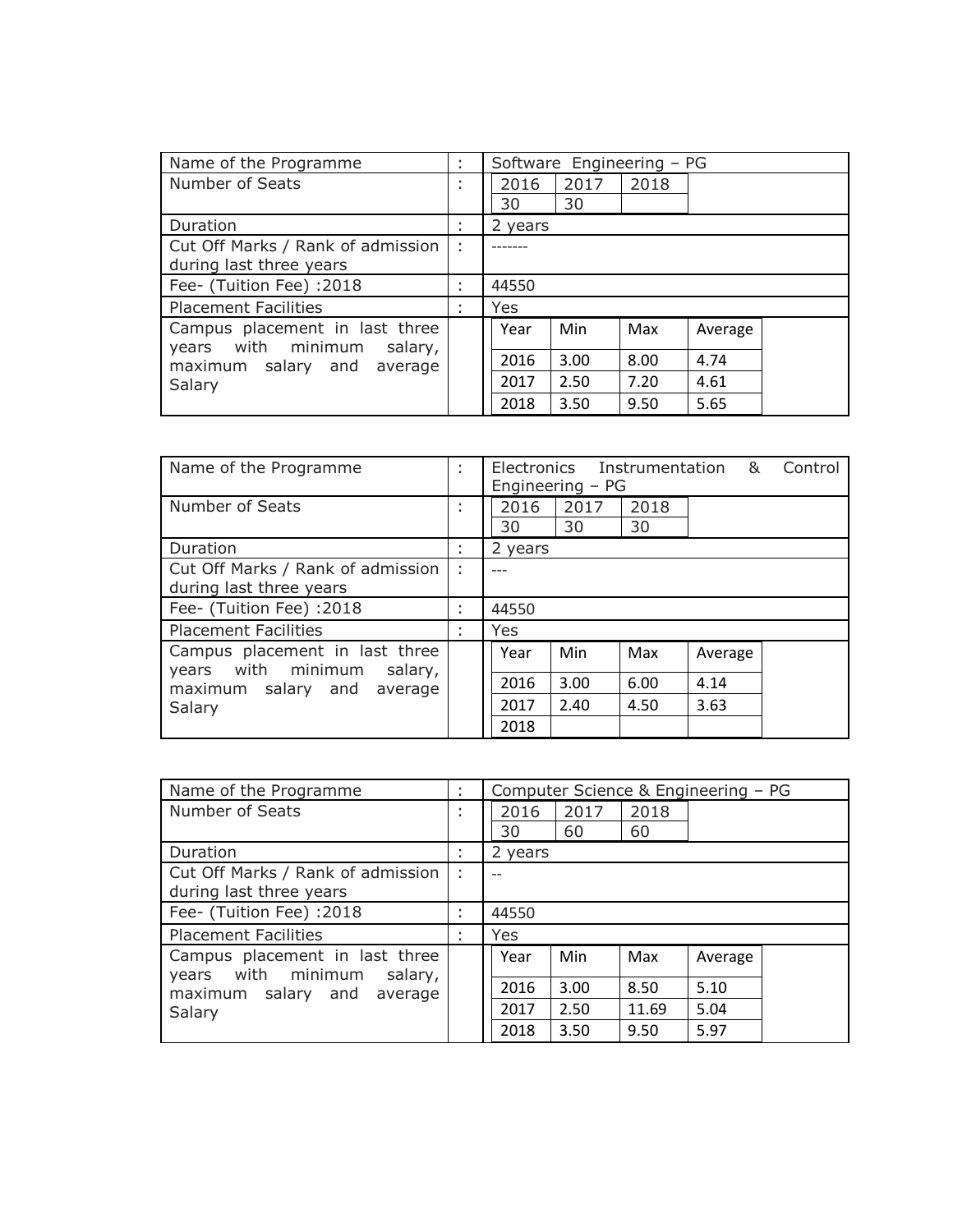| Name of the Programme                                | ÷            | Power Systems - PG |      |      |         |  |
|------------------------------------------------------|--------------|--------------------|------|------|---------|--|
| Number of Seats                                      | $\mathbf{r}$ | 2016               | 2017 | 2018 |         |  |
|                                                      |              | 30                 | 30   | 30   |         |  |
| Duration                                             | $\mathbf{r}$ | 2 years            |      |      |         |  |
| Cut Off Marks / Rank of admission                    | ÷            |                    |      |      |         |  |
| during last three years                              |              |                    |      |      |         |  |
| Fee- (Tuition Fee) :2018                             | $\mathbf{r}$ | 44550              |      |      |         |  |
| <b>Placement Facilities</b>                          | ٠<br>٠       | Yes                |      |      |         |  |
| Campus placement in last three<br>years with minimum |              | Year               | Min  | Max  | Average |  |
| salary,<br>maximum salary and<br>average             |              | 2016               | 3.00 | 4.80 | 3.82    |  |
| Salary                                               |              | 2017               | 3.00 | 7.00 | 4.86    |  |
|                                                      |              | 2018               | 7.40 | 7.40 | 7.40    |  |

| Name of the Programme                                              | ÷                 |         |      | Thermal Engineering - PG |         |  |
|--------------------------------------------------------------------|-------------------|---------|------|--------------------------|---------|--|
| Number of Seats                                                    | $\mathbf{r}$      | 2016    | 2017 | 2018                     |         |  |
|                                                                    |                   | 30      | 30   | 30                       |         |  |
| Duration                                                           |                   | 2 years |      |                          |         |  |
| Cut Off Marks / Rank of admission                                  | ÷                 |         |      |                          |         |  |
| during last three years                                            |                   |         |      |                          |         |  |
| Fee- (Tuition Fee) :2018                                           | ٠                 | 44550   |      |                          |         |  |
| <b>Placement Facilities</b>                                        | ٠<br>$\mathbf{r}$ | Yes     |      |                          |         |  |
| Campus placement in last three<br>with minimum<br>salary,<br>years |                   | Year    | Min  | Max                      | Average |  |
| maximum salary and<br>average                                      |                   | 2016    | 3.50 | 5.40                     | 4.06    |  |
| Salary                                                             |                   | 2017    | 3.00 | 4.08                     | 4.18    |  |
|                                                                    |                   | 2018    | 7.50 | 7.50                     | 7.50    |  |

| Name of the Programme                                           | ÷                   | Infrastructure Engineering - PG |      |      |         |  |
|-----------------------------------------------------------------|---------------------|---------------------------------|------|------|---------|--|
| Number of Seats                                                 | ٠<br>$\blacksquare$ | 2016                            | 2017 | 2018 |         |  |
|                                                                 |                     | 18                              | 30   | 30   |         |  |
| Duration                                                        |                     | 2 years                         |      |      |         |  |
| Cut Off Marks / Rank of admission                               | ÷                   |                                 |      |      |         |  |
| during last three years                                         |                     |                                 |      |      |         |  |
| Fee- (Tuition Fee) :2018                                        |                     | 42200                           |      |      |         |  |
| <b>Placement Facilities</b>                                     | ٠                   | Yes                             |      |      |         |  |
| Campus placement in last three<br>years with minimum<br>salary, |                     | Year                            | Min  | Max  | Average |  |
| maximum salary and<br>average                                   |                     | 2016                            | 4.20 | 4.80 | 4.50    |  |
| Salary                                                          |                     | 2017                            | 3.00 | 3.00 | 3.00    |  |
|                                                                 |                     | 2018                            | 5.50 | 5.50 | 5.50    |  |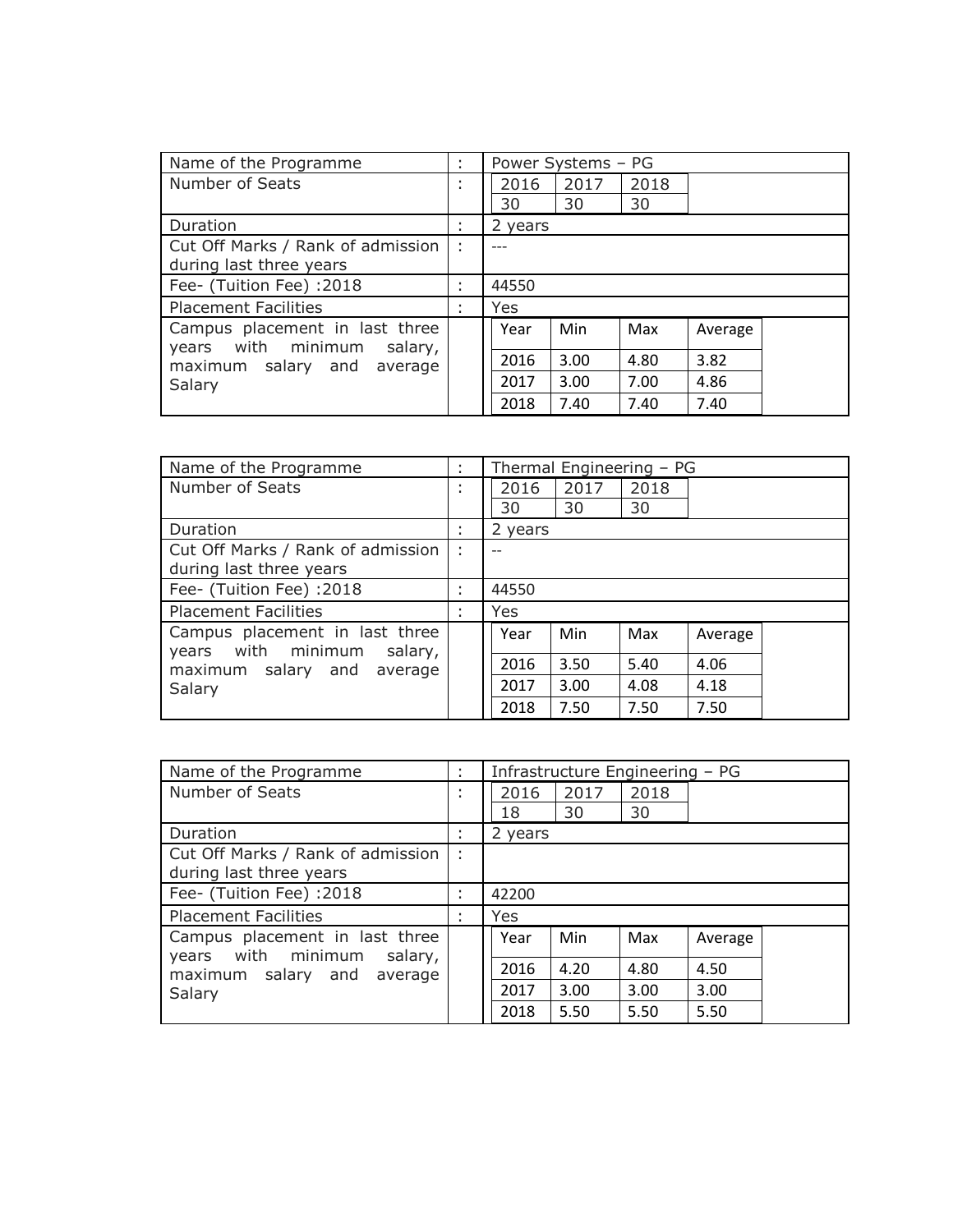| Name of the Programme                                           | ÷                 | Environmental Science and Technology -<br>PG |                  |            |         |  |
|-----------------------------------------------------------------|-------------------|----------------------------------------------|------------------|------------|---------|--|
| Number of Seats                                                 | ÷                 | 2016<br>30                                   | 2017<br>$\Omega$ | 2018<br>18 |         |  |
| Duration                                                        | ٠<br>$\mathbf{r}$ | 2 years                                      |                  |            |         |  |
| Cut Off Marks / Rank of admission                               | ÷                 |                                              |                  |            |         |  |
| during last three years                                         |                   |                                              |                  |            |         |  |
| Fee- (Tuition Fee) :2018                                        | ٠<br>$\mathbf{r}$ | 44550                                        |                  |            |         |  |
| <b>Placement Facilities</b>                                     | ÷                 | Yes                                          |                  |            |         |  |
| Campus placement in last three<br>years with minimum<br>salary, |                   | Year                                         | Min              | Max        | Average |  |
| maximum salary and<br>average                                   |                   | 2016                                         | 4.20             | 4.20       | 4.20    |  |
| Salary                                                          |                   | 2017                                         |                  |            |         |  |
|                                                                 |                   | 2018                                         |                  |            |         |  |

| Name of the Programme                                           | ÷                 | VLSI Design - PG |      |       |         |  |
|-----------------------------------------------------------------|-------------------|------------------|------|-------|---------|--|
| Number of Seats                                                 | ٠<br>$\mathbf{r}$ | 2016             | 2017 | 2018  |         |  |
|                                                                 |                   | 30               | 30   | 30    |         |  |
| Duration                                                        | $\mathbf{r}$      | 2 years          |      |       |         |  |
| Cut Off Marks / Rank of admission                               | ٠                 |                  |      |       |         |  |
| during last three years                                         |                   |                  |      |       |         |  |
| Fee- (Tuition Fee) :2018                                        | ٠<br>$\mathbf{r}$ | 44550            |      |       |         |  |
| <b>Placement Facilities</b>                                     | ÷                 | Yes              |      |       |         |  |
| Campus placement in last three<br>years with minimum<br>salary, |                   | Year             | Min  | Max   | Average |  |
| maximum<br>salary and<br>average                                |                   | 2016             | 3.00 | 5.61  | 3.81    |  |
| Salary                                                          |                   | 2017             | 3.50 | 5.00  | 4.08    |  |
|                                                                 |                   | 2018             | 3.50 | 12.00 | 7.75    |  |

| Name of the Programme                                           | t              | Chemical Engineering - PG |          |          |          |  |
|-----------------------------------------------------------------|----------------|---------------------------|----------|----------|----------|--|
| Number of Seats                                                 | ٠              | 2016                      | 2017     | 2018     |          |  |
|                                                                 |                | 30                        | $\Omega$ | 0        |          |  |
| Duration                                                        | $\mathbf{r}$   | 2 years                   |          |          |          |  |
| Cut Off Marks / Rank of admission                               | ٠<br>×         |                           |          |          |          |  |
| during last three years                                         |                |                           |          |          |          |  |
| Fee- (Tuition Fee) :2018                                        | $\blacksquare$ | 42200                     |          |          |          |  |
| <b>Placement Facilities</b>                                     |                | Yes                       |          |          |          |  |
| Campus placement in last three<br>years with minimum<br>salary, |                | Year                      | Min      | Max      | Average  |  |
| maximum salary and average                                      |                | 2016                      | $\Omega$ | $\Omega$ | $\Omega$ |  |
| Salary                                                          |                | 2017                      | 3.50     | 3.50     | 3.50     |  |
|                                                                 |                | 2018                      | $\Omega$ | $\Omega$ | $\Omega$ |  |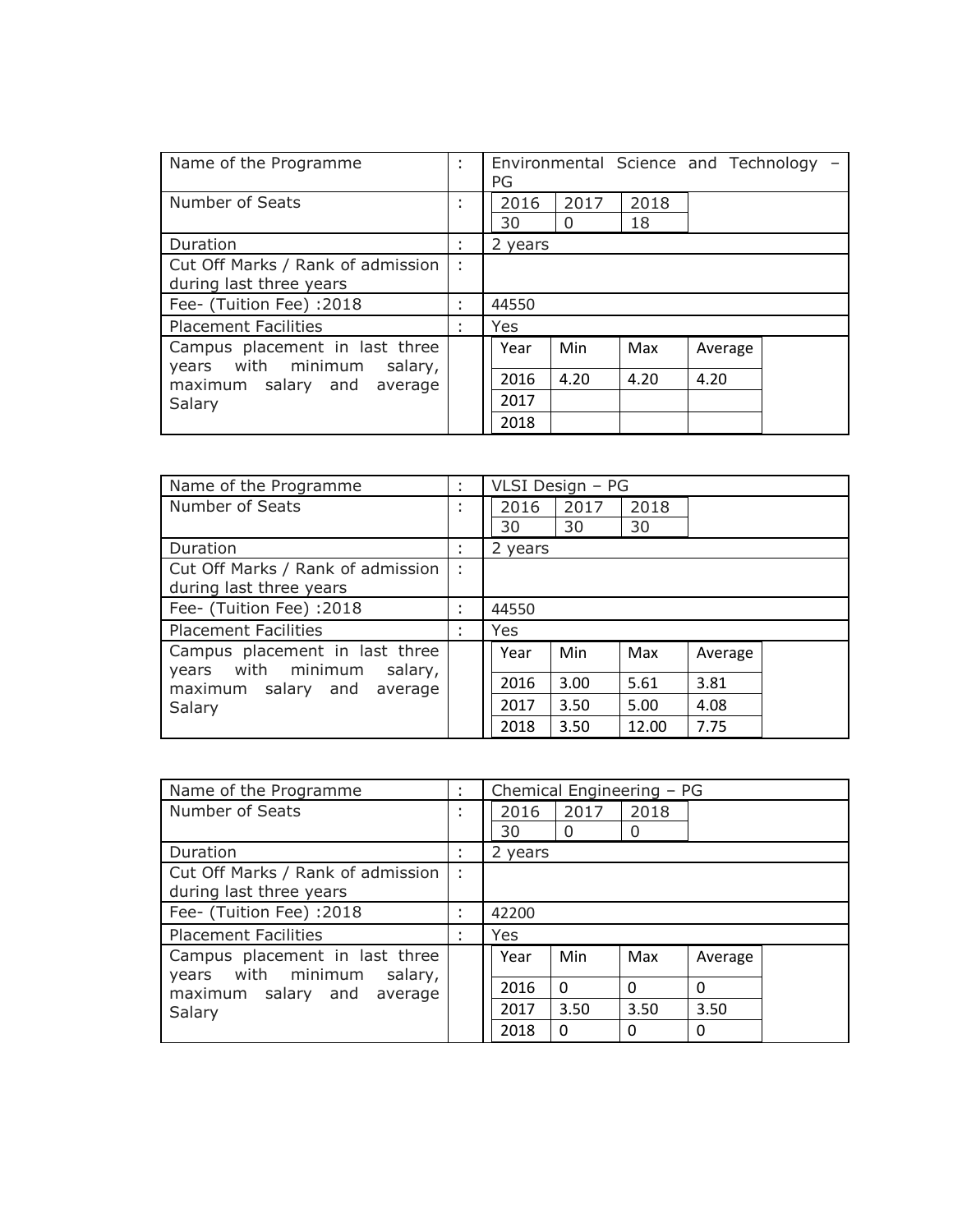| Name of the Programme             | ÷                 |         | Biotechnology - PG |      |         |  |
|-----------------------------------|-------------------|---------|--------------------|------|---------|--|
| Number of Seats                   | ٠<br>٠            | 2016    | 2017               | 2018 |         |  |
|                                   |                   | 18      | 30                 | 18   |         |  |
| Duration                          | $\mathbf{r}$      | 2 years |                    |      |         |  |
| Cut Off Marks / Rank of admission | ÷                 |         |                    |      |         |  |
| during last three years           |                   |         |                    |      |         |  |
| Fee- (Tuition Fee) :2018          | ٠<br>$\mathbf{r}$ | 42200   |                    |      |         |  |
| <b>Placement Facilities</b>       | ٠<br>×            | Yes     |                    |      |         |  |
| Campus placement in last three    |                   | Year    | Min                | Max  | Average |  |
| with minimum<br>salary,<br>years  |                   |         |                    |      |         |  |
| maximum salary and<br>average     |                   | 2016    | 2.90               | 3.35 | 3.31    |  |
| Salary                            |                   | 2017    | 2.90               | 5.61 | 4.26    |  |
|                                   |                   | 2018    | 3.00               | 6.00 | 4.50    |  |

| Name of the Programme                                              | ÷                 | Masters in Computer Applications - PG |      |       |         |  |
|--------------------------------------------------------------------|-------------------|---------------------------------------|------|-------|---------|--|
| Number of Seats                                                    | ٠<br>$\mathbf{r}$ | 2016                                  | 2017 | 2018  |         |  |
|                                                                    |                   | 90                                    | 90   | 90    |         |  |
| Duration                                                           | ٠<br>×            | 2 years                               |      |       |         |  |
| Cut Off Marks / Rank of admission                                  | ÷                 |                                       |      |       |         |  |
| during last three years                                            |                   |                                       |      |       |         |  |
| Fee- (Tuition Fee) :2018                                           | ÷                 | 45750                                 |      |       |         |  |
| <b>Placement Facilities</b>                                        | ÷                 | Yes                                   |      |       |         |  |
| Campus placement in last three<br>with minimum<br>salary,<br>years |                   | Year                                  | Min  | Max   | Average |  |
| maximum salary and<br>average                                      |                   | 2016                                  | 3.00 | 10.50 | 5.05    |  |
| Salary                                                             |                   | 2017                                  | 3.00 | 8.00  | 4.37    |  |
|                                                                    |                   | 2018                                  | 3.00 | 12.00 | 5.23    |  |

 Name and duration of programme(s) having Twinning and Collaboration with Foreign University(s) and being run in the campus along with status of their AICTE approval. If there is Foreign Collaboration, give the following details :

| Name of the University                 | ٠<br>٠         |                                       |
|----------------------------------------|----------------|---------------------------------------|
| Address                                | $\blacksquare$ |                                       |
| Website                                | $\mathbf{r}$   | All the details are placed at the     |
| Accreditation<br>the l<br>of<br>status |                | following link:                       |
| University in its Home Country         |                |                                       |
| Ranking of the University in the       | $\cdot$ :      | http://admissions.thapar.edu/UG/INTER |
| Home Country                           |                | NATIONAL ENGINEERING PROGRAM.p        |
| Whether the degree offered is          |                | $\overline{\mathsf{df}}$              |
| equivalent to an Indian Degree? If     |                |                                       |
| yes, the name of the agency            |                |                                       |
| which has approved equivalence.        |                |                                       |
| If no, implications for students in    |                |                                       |
| terms of pursuit of higher studies     |                |                                       |
| in India and abroad and job both       |                |                                       |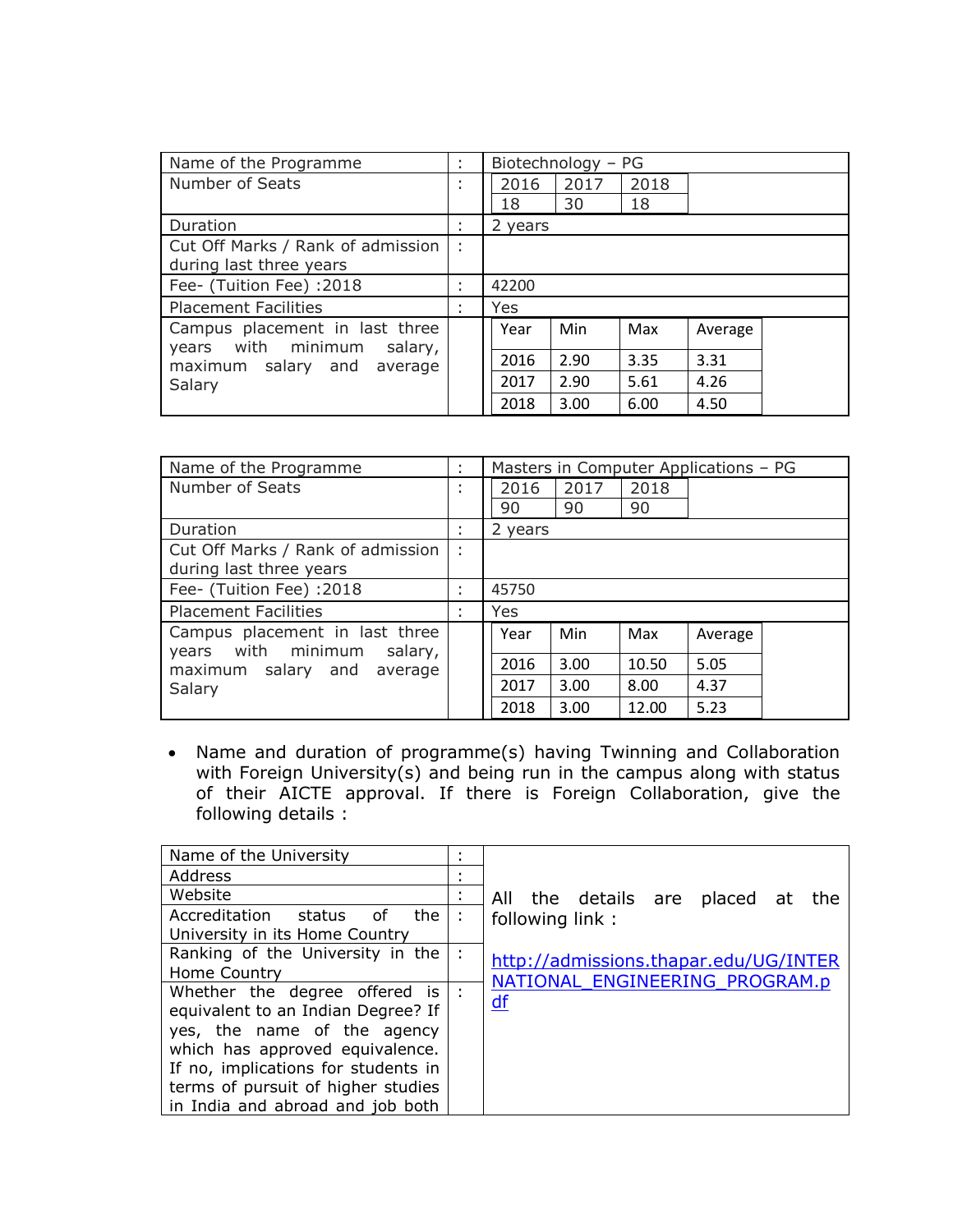| within and outside the Country.   |  |
|-----------------------------------|--|
| Nature of Collaboration           |  |
| Conditions of Collaboration       |  |
| Complete details of payment $a$ : |  |
| student has to make to get full   |  |
| benefit of collaboration          |  |

For each programme Collaborated provide the following :

# **Please view the above link.**

| Programme Focus                  |  |
|----------------------------------|--|
| Number of Seats                  |  |
| <b>Admission Procedure</b>       |  |
| Fee                              |  |
| <b>Placement Facility</b>        |  |
| Placement Records for last three |  |
| years with minimum<br>salary,    |  |
| maximum salary and average       |  |
| salary                           |  |

| 7. | • Branch wise list of Faculty :<br>members<br>$\triangleright$ Permanent Faculty<br>> Adjunct / Adhoc Faculty : 115<br>> Permanent Faculty<br><b>Student Ratio</b><br>Number of Faculty employed : Left : 126<br>$\bullet$<br>and left during the last three<br>years                                                                   |                | - 307<br>Employed: 124                                                                                                                                          |
|----|-----------------------------------------------------------------------------------------------------------------------------------------------------------------------------------------------------------------------------------------------------------------------------------------------------------------------------------------|----------------|-----------------------------------------------------------------------------------------------------------------------------------------------------------------|
| 8. | Profile of Director<br>Name<br>Date of Birth<br>• Unique ID<br>• Educational Qualifications<br>Work Experience<br>$\triangleright$ Teaching<br>$\triangleright$ Research<br>$\triangleright$ Industry<br>> Others<br>• Area of Specialization<br>• Courses taught at Diploma /<br>Diploma / Under<br>Post<br>Graudate / Post Graduate / | $\blacksquare$ | : Prof. Prakash Gopalan<br>7/4/1961<br>2101294<br>: Ph.D. / M.Tech. / M.Sc. / B.Sc.<br>20<br>23<br>0<br>0<br><b>Material Science</b><br><b>Material Science</b> |
|    | Post Graduate Diploma Level<br>Research guidance<br>Projects Carried out<br>$\bullet$                                                                                                                                                                                                                                                   |                | UG: 40, PG: 50, Ph.D.: 9                                                                                                                                        |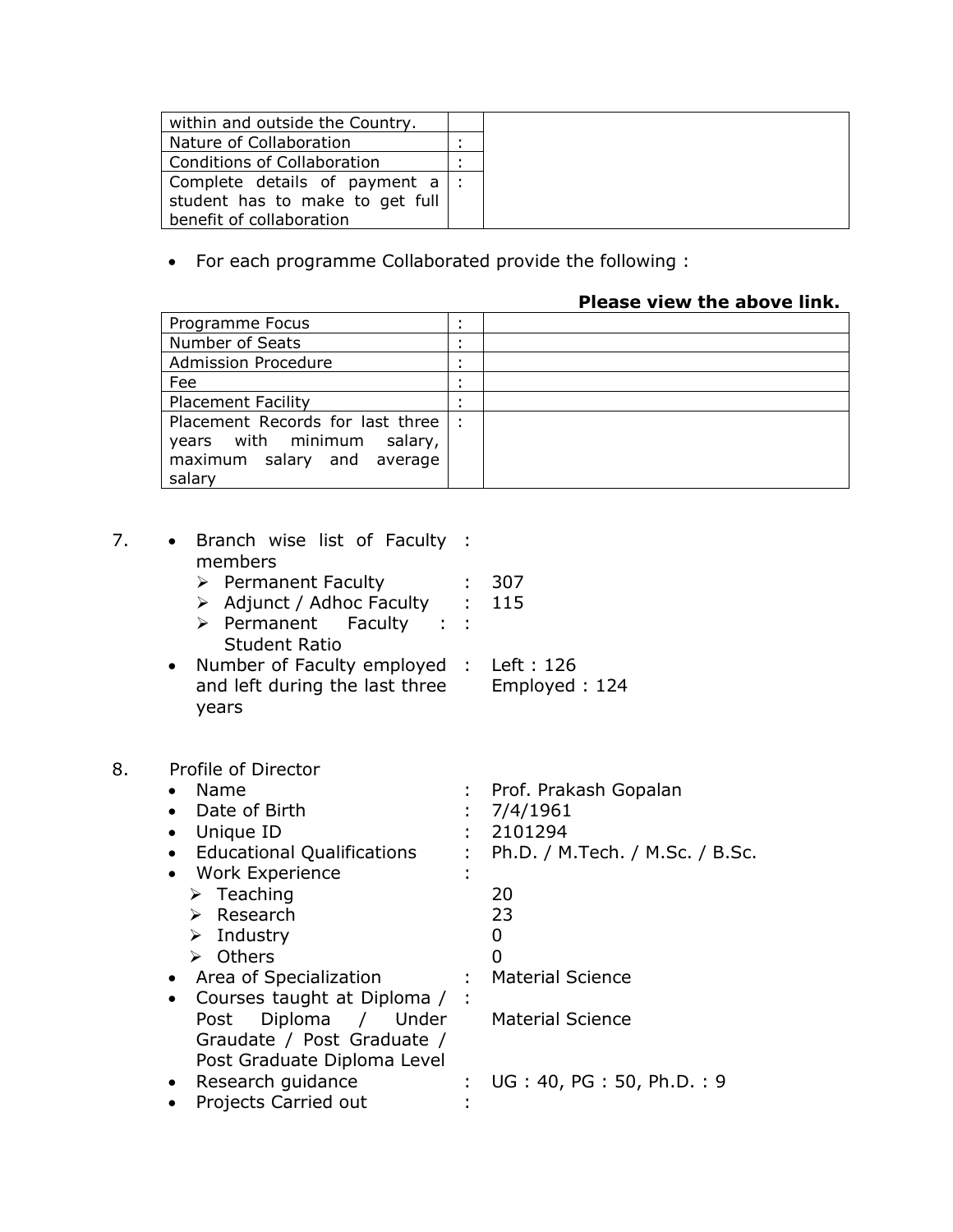- Patents : 0
- Technology Transfer : 0 Research Publications : 64
- No. of books published with : 0
- details
- 9. Fee
	- Details of fee as approved : by the State Fee Committee for the Institution
	- Time schedule for payment : of fee for the entire programme
	- No. of fee waivers granted : with amount and name of the students
	- Number of scholarships : offered by the Institution, duration and amount
	- Criteria for fee waivers / : scholarships
	- Estimated cost of Boarding: and Lodging in Hostels

# 10. Admissions:

- Number of seats sanctioned : with the year of approval
- $\bullet$  Number of admitted under various categories each year in the last three years students :
- Number of applications : received during last two years for admission under Management Quota and numbers admitted
- 11. Admission Procedure
	- Mention the admission test being following, name and address of the Test Agency and its URL (website) the Institute at following link : [http://admissions.thapar.edu/online](http://admissions.thapar.edu/online-application-form.php?_ga=2.19119610.331393614.1551959007-1963215159.1549696717)[application-](http://admissions.thapar.edu/online-application-form.php?_ga=2.19119610.331393614.1551959007-1963215159.1549696717)

The details are placed at the website of

[form.php?\\_ga=2.19119610.331393614.](http://admissions.thapar.edu/online-application-form.php?_ga=2.19119610.331393614.1551959007-1963215159.1549696717)

- Not Applicable
- The details for the academic session 2019-2020 are placed at the website of the Institute at the following link : [http://admissions.thapar.edu/UG/TUITI](http://admissions.thapar.edu/UG/TUITION_FEE_AND_OTHER_DUES.pdf) [ON\\_FEE\\_AND\\_OTHER\\_DUES.pdf](http://admissions.thapar.edu/UG/TUITION_FEE_AND_OTHER_DUES.pdf)
- The details are placed at the website on the Institute at following link : [http://admissions.thapar.edu/UG/SCHO](http://admissions.thapar.edu/UG/SCHOLARSHIPS.pdf) [LARSHIPS.pdf](http://admissions.thapar.edu/UG/SCHOLARSHIPS.pdf)
- Please see above link.
- : Please see the following link : [http://admissions.thapar.edu/UG/TUITI](http://admissions.thapar.edu/UG/TUITION_FEE_AND_OTHER_DUES.pdf) [ON\\_FEE\\_AND\\_OTHER\\_DUES.pdf](http://admissions.thapar.edu/UG/TUITION_FEE_AND_OTHER_DUES.pdf)
- : The details are placed at **Annexure-VII.**
- Not applicable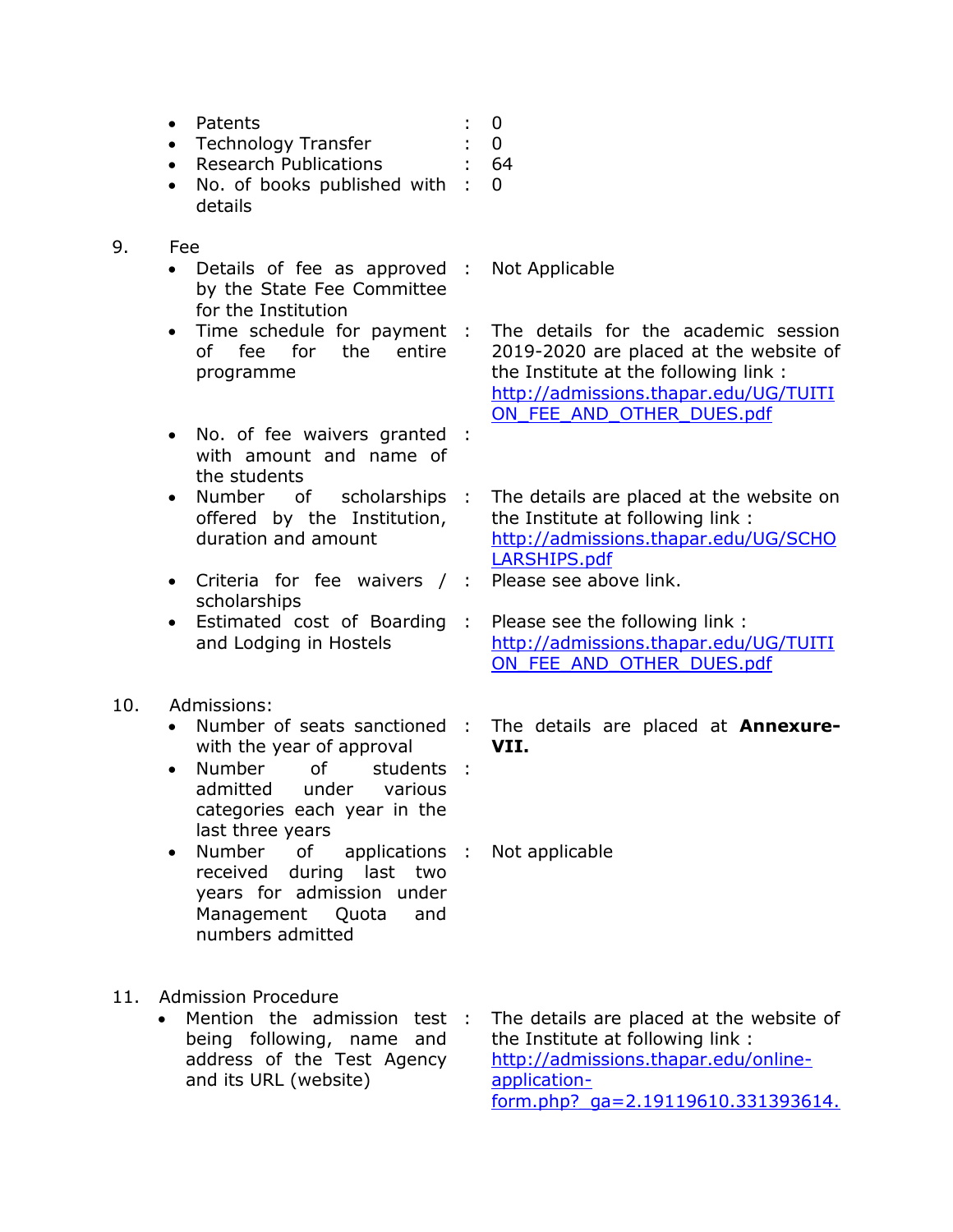- Number of seats allotted to : different test qualified candidate separately (AIEEE / CET (State conducted test / University tests / CMAT / GPAT) / Association conducted test)
- Calendar for admission against Vacant seats :
	- Last date of request for : applications
	- Last date of submission of : applications
	- > Dates for announcing final : results
	- > Release of admission list : (main list and waiting list shall be announced on the same day)
	- $\triangleright$  Date for acceptance by the candidates (time given shall in no case be less than 15 days)
	- > Last date for closing of : admission
	- > Starting of the Academic : session
	- $\triangleright$  The waiting list shall be : activated only on the expiry of date of the main list
	- $\triangleright$  The policy of refund of the : fee, in case of withdrawal shall be clearly notified

[1551959007-1963215159.1549696717](http://admissions.thapar.edu/online-application-form.php?_ga=2.19119610.331393614.1551959007-1963215159.1549696717)

Please view the above link.

All the details are available at the following link :

[http://admissions.thapar.edu/UG/IMPO](http://admissions.thapar.edu/UG/IMPORTANT_DATES_AND_INFORMATION.pdf) [RTANT\\_DATES\\_AND\\_INFORMATION.pdf](http://admissions.thapar.edu/UG/IMPORTANT_DATES_AND_INFORMATION.pdf)

| <b>Date of Receipt of Application</b>                                                                                                          | Amount to be refunded<br>After deducting 5% of the fee paid<br>by the student subject to a<br>maximum of Rs. 5000/- (whichever<br>is lowest) shall be deducted. |  |
|------------------------------------------------------------------------------------------------------------------------------------------------|-----------------------------------------------------------------------------------------------------------------------------------------------------------------|--|
| 15 days or more before the formally - notified<br>last date of admission i.e. till 31st July, 2019                                             |                                                                                                                                                                 |  |
| Less than 15 days before the formally - notified<br>last date of admission i.e. 1st August to 15th<br><b>August, 2019</b>                      | 90% of the total fee deposited                                                                                                                                  |  |
| 15 days or less after the formally – notified last 80% of the total fee deposited<br>date of admission i.e. fill 30 <sup>th</sup> August, 2019 |                                                                                                                                                                 |  |
| 30 days or less after the formally - notified last<br>date of admission i.e. fill 15 <sup>th</sup> September, 2019                             | 50% of the total fee deposited                                                                                                                                  |  |
| More than 30 days after the formally - notified<br>last date of admission i.e. after 15 <sup>th</sup> September,<br>2019                       | Institute Security + Alumni Fee                                                                                                                                 |  |
| Hostel fee refund policy:                                                                                                                      |                                                                                                                                                                 |  |
| Date of withdrawal of Hostel                                                                                                                   | Amount to be refunded                                                                                                                                           |  |
| Within 15 days of hostel allotment/occupation.                                                                                                 | 80% of the hostel fee.                                                                                                                                          |  |
| After 15 days but within 30 days of hostel 50% of the hostel fee.<br>allotment/occupation.                                                     |                                                                                                                                                                 |  |

 $NIL$ 

After 30 days of hostel allotment/occupation.

↘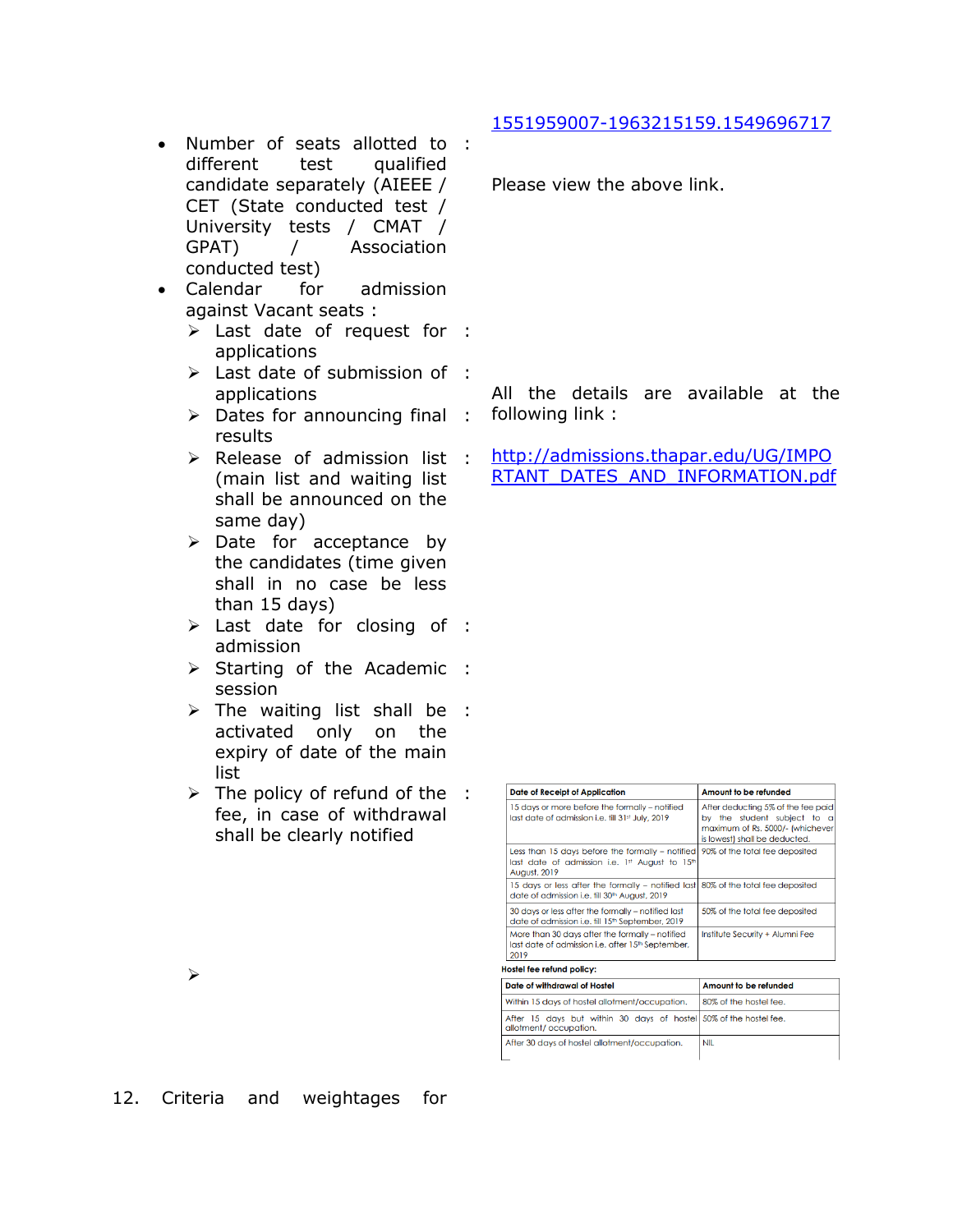admission

- Describe each criterion with : its respective weightages i.e. Admission Test, marks in qualifying examination etc.
- Mention the minimum level of : acceptance, if any
- Mention the cut-off levels of : percentage and percentile score of the candidates in the admission test for the last three years.
- Display marks scored in Test : etc. and in aggregate for all candidates who were admitted.
- 13. List of Applicants
	- List of candidate whose : applications have been received alongwith percentile / percentage score for each of the qualifying examination in separate categories for open seats (2018-19)
- 14. Results of Admission under management Seats / Vacant **Seats** 
	- $\bullet$  Composition team for admission under Management Quota with the brief profile of members (This information be made available in the public domain after the admission process is over) of selection :
	- $\bullet$  Score of the candidate admitted arranged in order or merit individual :
	- List of candidate who have : been offered admission
	- Waiting list of the candidate :in order of merit to be
- The details are placed at the website of the Institute at following link : [http://admissions.thapar.edu/online](http://admissions.thapar.edu/online-application-form.php?_ga=2.19119610.331393614.1551959007-1963215159.1549696717)[application-](http://admissions.thapar.edu/online-application-form.php?_ga=2.19119610.331393614.1551959007-1963215159.1549696717)
- [form.php?\\_ga=2.19119610.331393614.](http://admissions.thapar.edu/online-application-form.php?_ga=2.19119610.331393614.1551959007-1963215159.1549696717) [1551959007-1963215159.1549696717](http://admissions.thapar.edu/online-application-form.php?_ga=2.19119610.331393614.1551959007-1963215159.1549696717)

Please see point No. 6.

: N.A.

: The details are attached at **Annexure-VIII.**

## **Not Applicable.**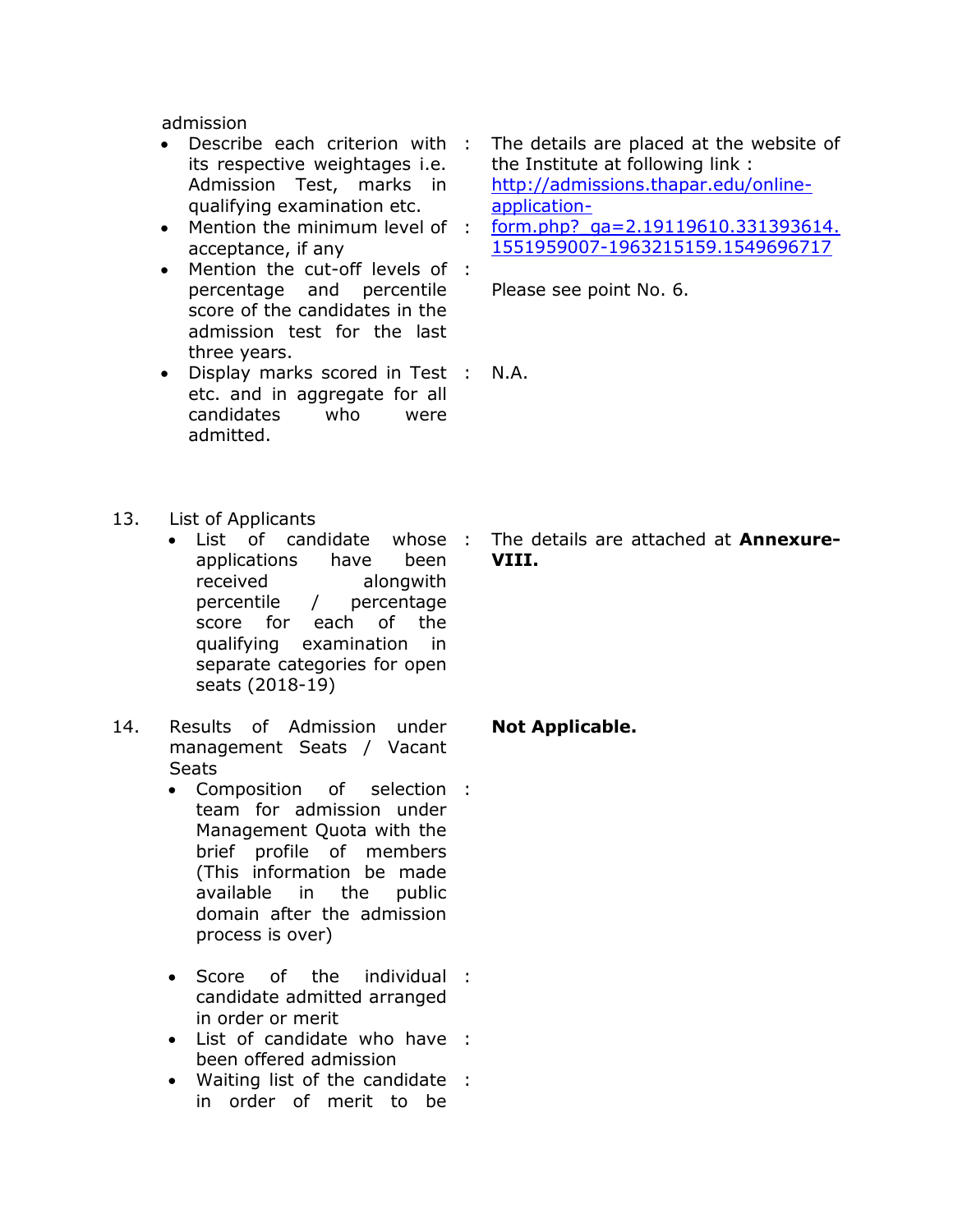|     | operative from the last date<br>of joining of the first list<br>candidate<br>• List of candidate who joined<br>within the date, vacancy<br>position in each category<br>before operation of waiting<br>list                                                                                                                                                                                                                                                                                                                                                               | $\sim$ 1              |                                                      |
|-----|---------------------------------------------------------------------------------------------------------------------------------------------------------------------------------------------------------------------------------------------------------------------------------------------------------------------------------------------------------------------------------------------------------------------------------------------------------------------------------------------------------------------------------------------------------------------------|-----------------------|------------------------------------------------------|
| 15. | Information of Infrastructure<br>and other resources available<br>Number of class rooms and :<br>size of each<br>• Number of tutorial rooms<br>and size of each<br>• Number of Laboratories and :<br>size of each<br>• Number of Drawing Halls :<br>with capacity of each<br>Number<br>of<br>Computer :<br>$\bullet$<br>Centres with capacity of<br>each<br>Central Examination facility, :<br>$\bullet$<br><b>of</b><br>number<br>and<br>rooms<br>capacity of each<br>• Hostel Facilities<br>free<br>built<br><b>Barrier</b><br>$\bullet$<br>environment for<br>disabled |                       | The details are placed at <b>Annexure-IX.</b><br>Yes |
|     | and elderly persons<br>• Occupancy Certificate<br>Fire and Safety Certificate<br>$\bullet$                                                                                                                                                                                                                                                                                                                                                                                                                                                                                | $\mathbb{Z}^{\times}$ | The same is placed at <b>Annexure-X.</b>             |
|     | Library<br>Number of Library books / :<br>Titles / Journals available<br>(Program wise)<br>• List of online National / :<br><b>Journals</b><br>International<br>subscribed<br>• E-Library facilities                                                                                                                                                                                                                                                                                                                                                                      |                       | Details are placed at Annexure-XI.                   |
|     | Laboratory and Workshop<br>List of Major Equipment / :<br>facilities in each Laboratory /<br>workshop<br>• List of Experimental setup in<br>each Laboratory / Workshop                                                                                                                                                                                                                                                                                                                                                                                                    |                       | Details are placed at Annexure-XII.                  |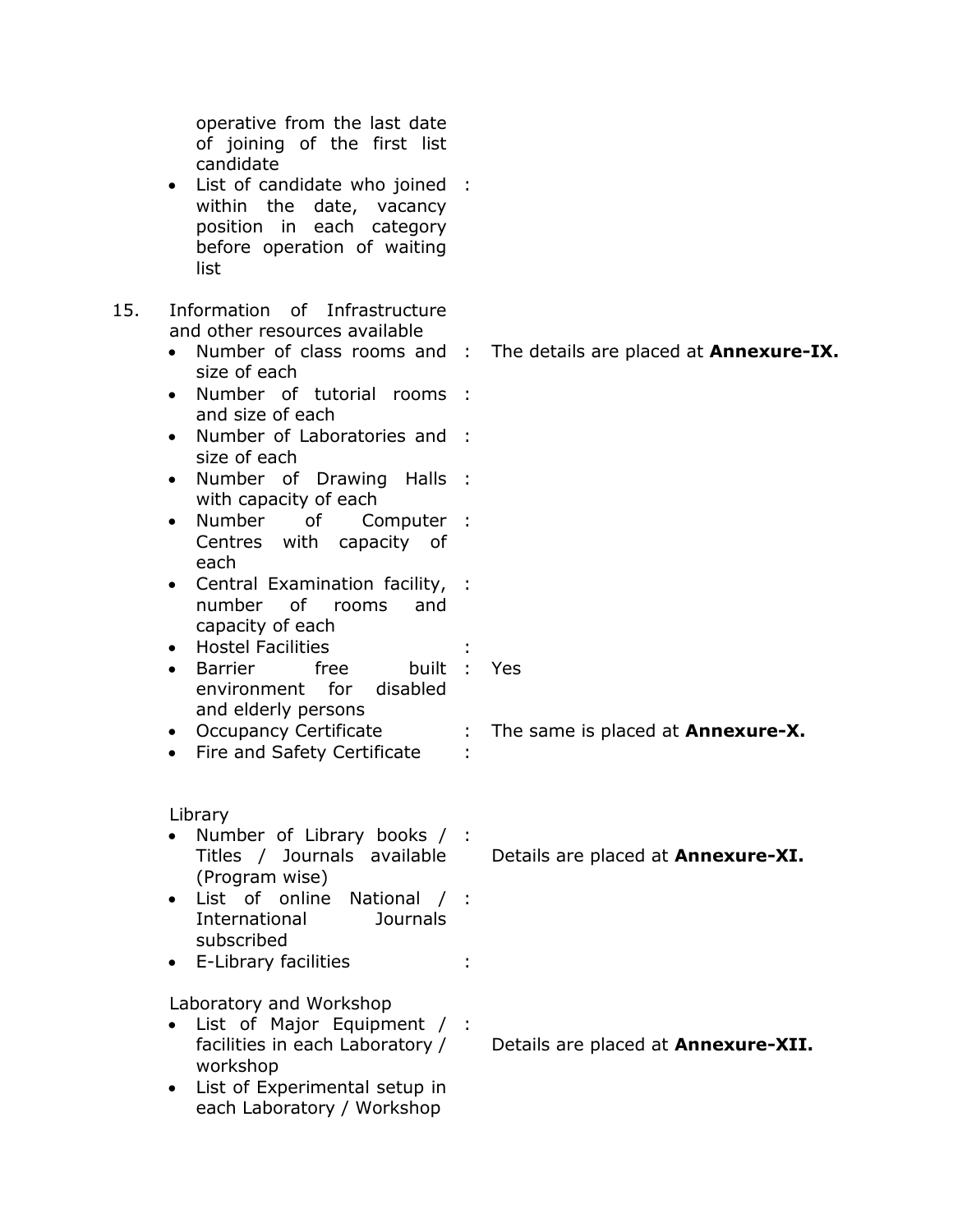Computing Facilities

# Internet Bandwidth : **Total Internet Bandwidth: 5 Gbps**

- 1:1 3Gbps from M/s Bharat Sanchar Nigam Limited.
- 1:1 1Gbps from M/s Reliance Communications Ltd.
- 1:n 1Gbps from NKN under National Mission on Education through ICT
- Approx 1850

: All

- Number of Configuration of : systems : All
- Total number of systems : connected by LAN
- Total number of system : connected by WAN
- Major software packages : available

### : **List of Major Application Software** 1. Mathworks Campus Agreement: Mathworks Licenses for the period (One year wide Unlimited Period) Unlimited Licenses with All toolboxes

- 2. Microsoft Edvantage Program
- i. MS-Office 2016
- ii. Ms-Office 2013
- iii. MS Office 2007
- iv. MS Office 2000 Professional
- v. MS Office 4.3
- 3. Campus wide ERP
- 4. Kaspersky Endpoint Security 10 900 license
- 5. Anti-Plagiarism:
- i. Turnitin Campus Subscription -1
- ii. Turnitin Student subscription 500
- 6. Life Size:
- i. Life Size UVC Multipoint with 5 Flex Ports-1
- ii. Life Size UVC Clearsea with 5 Video call ports FHD -1
- 7. Adobe Acrobat Professional 9.00AE – 05
- 8. Web Publishing Tools
- 9. End Note X7 -1
- 10.Crystal Reports 9.0
- 11.Staler 4.0
- 12.SQL Svr Ent 2008
- 13.Oracle 10g
- 14.Oracle 9.i (30 User)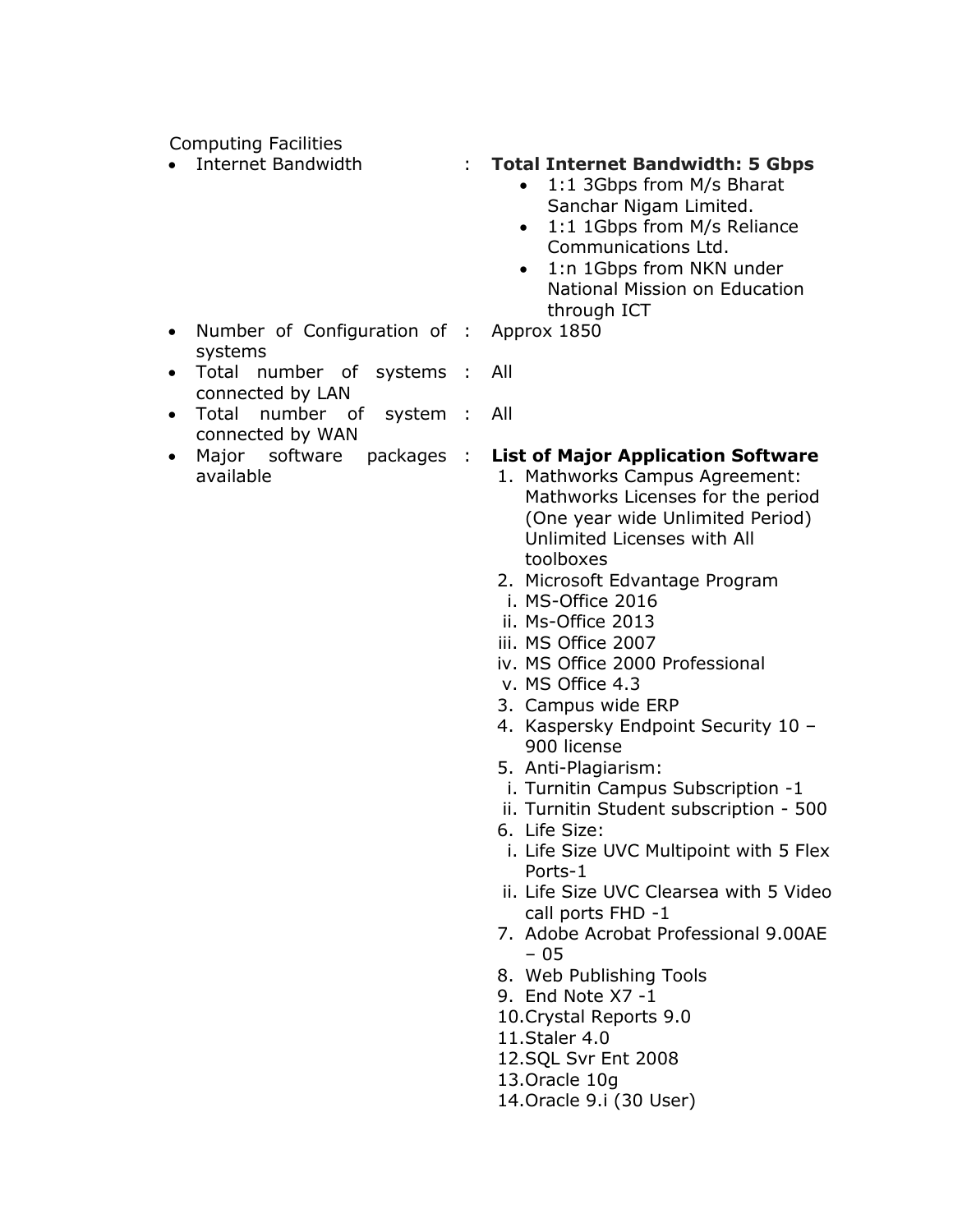- 15.MS Visual Studio 2010
- 16.MS Visual Studio 2008
- 17.MS Visual Studio 6.0
- 18.Nash Pack 3.0
- $19.VC++2.0$
- 20.VB 4.0
- 21.MS Project 4.0
- 22.Neural Connection
- 23.SPSS 20.0

# **List of Major Legal System software**

- 1. Microsoft Ed-vantage Program
- i. Windows 10 legalization OLP Academic -300+300Licenses
- ii. Windows 8.1 legalization OLP Academic -300 Licenses
- iii. Windows 8 legalization OLP Academic -220 Licenses
- 2. Citrix Xen Server Perpetual Per Socket License - 2
- 3. Win Svr Ent 2008 01
- 4. MS Window 7
- 5. MS Windows Vista Business Upg OLP NL AE – 30
- 6. MS Windows Vista Business media  $kit - 01$
- 7. MS-Windows XP Professional
- 8. MS-Windows 2003 server
- 9. MS-Windows Terminal servers CAL 2003 OLP NL AE – 20
- 10. 50 CAL and 50 TCAL for Windows 2003
- 11. Windows 2000 Advance Server
- 12. Windows 2000 Professional
- 13. Windows 98
- 14. Windows NT 4.0
- 15. Red Hat Linux 9.0
- 16. Sun Solaris 10
- $\bullet$  Special purpose available facilities :

Innovations : An exciting programme that aims to nurture and support entrepreneurs within and outside the campus has been conceptualized at TIET. This is a journey of three years involving the following different tracks:

**Startup Studio**: An extra curricular evening with eminent entrepreneurs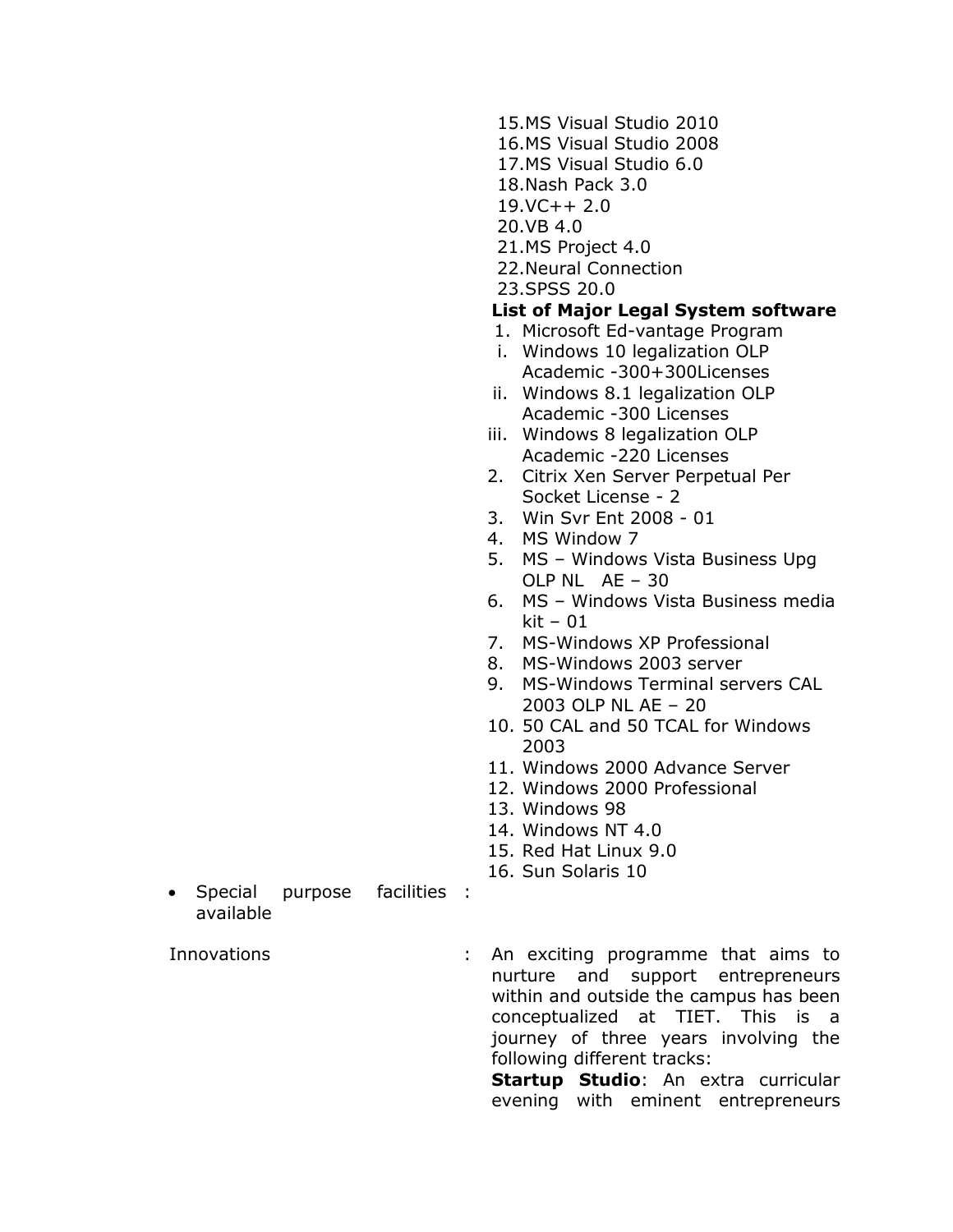who will visit the campus once a month and share their experiences and life journey with interested students of B.Tech II Year. These eight meetings during the whole year would include: interesting talks, videos, activities, roleplays, games, experiential learning about creating a startup with lots of fun and participation.

**Innovation & Entrepreneurship**: This regular course to be offered in third year to equip you with fundamentals for establishing a startup, if you ever decide to do so. Students also undertake a project and apply their classroom learning (one session a week) in the tutorials to work on real/virtual business idea.

**Startup Track**: Select few students who want to further develop their startup idea will create an app/prototype/working model at the campus for six months during their project semester. This is considered equivalent to project semester and evaluated in the same manner. Students are supported with need based skill trainings and other competency building workshop by industry experts & senior professionals.

Social Media Cell **intervalse** in the Available.

: Yes

Compliance of the National Academic Depository (NAD) applicable to PGCM / PGDM Institutions and University Departments

List of facilities available :

- 
- Games and Sports facilities : The institute has several playgrounds and well-maintained athletic track to encourage the students to take part in different games such as Cricket, Hockey, Football, Basketball, Volleyball, Lawn Tennis and Badminton. The sports department has one Assistant Director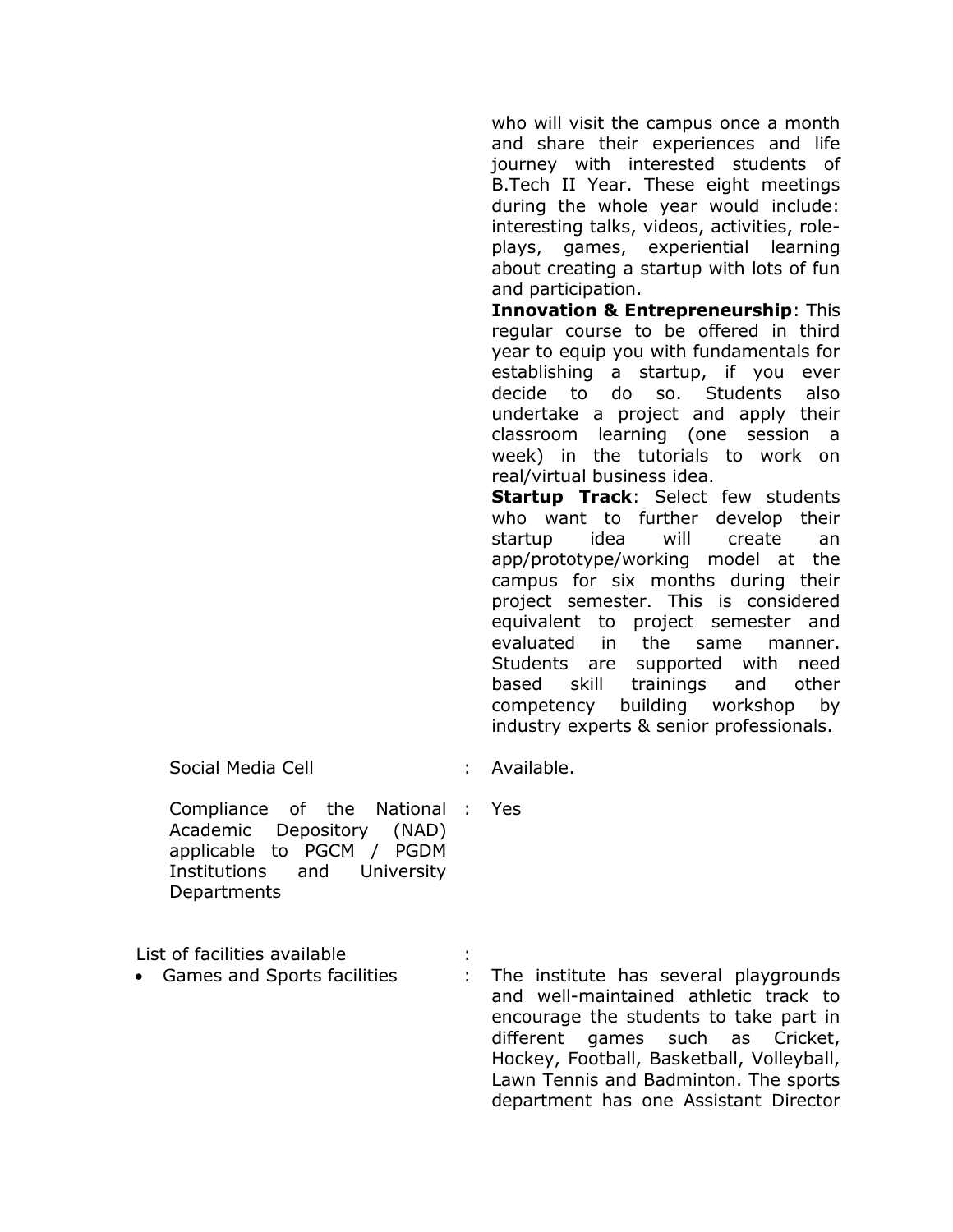along with 7 coaches for cricket, lawn tennis, badminton, volleyball, football, swimming and yoga instructor. The sports department organizes various sporting events like 'Thaparlympics', 'URJA', Inter-year competitions and inter-technology tournaments throughout the year. Extra curricular activities : The details are placed at following link: [http://admissions.thapar.edu/UG/STUD](http://admissions.thapar.edu/UG/STUDENT_ACTIVITIES.pdf) [ENT\\_ACTIVITIES.pdf](http://admissions.thapar.edu/UG/STUDENT_ACTIVITIES.pdf) • Soft Skill Development Activities : The Institute has introduced need-based soft skills development programs for students. Specialists are hired to help students develop good communication skills and also harness other soft skills.

Teaching Learning Process :

- Curricula and syllabus for : each of the programmes as approved by the University
- Academic Calendar of the : **University**
- Academic time table with : the name of the faculty members handling the course.
- Teaching load of faculty each :
- Internal continuous : evaluation system and place
- Student's assessment faculty, system in place : Yes, through SRS.

For each Post Graduate Courses : give the following

- 
- Curricula and syllabi : **XII.**
- Laboratory exclusive to the Post Graduate Courses facilities :

All the details are placed on the website of the Institute at following link :

<http://thapar.edu/academics>

The details are available at the following link : [https://admissions.thapar.edu/](https://admissions.thapar.edu/%20UG/ACADEMIC_CALENDAR_2019_2020.pdf)  [UG/ACADEMIC\\_CALENDAR\\_2019\\_2020.pdf](https://admissions.thapar.edu/%20UG/ACADEMIC_CALENDAR_2019_2020.pdf)

> Dr. S.S. Bhatia Dean of Academic Affairs

: Yes

Title of the Course : The details are placed at **Annexure-**